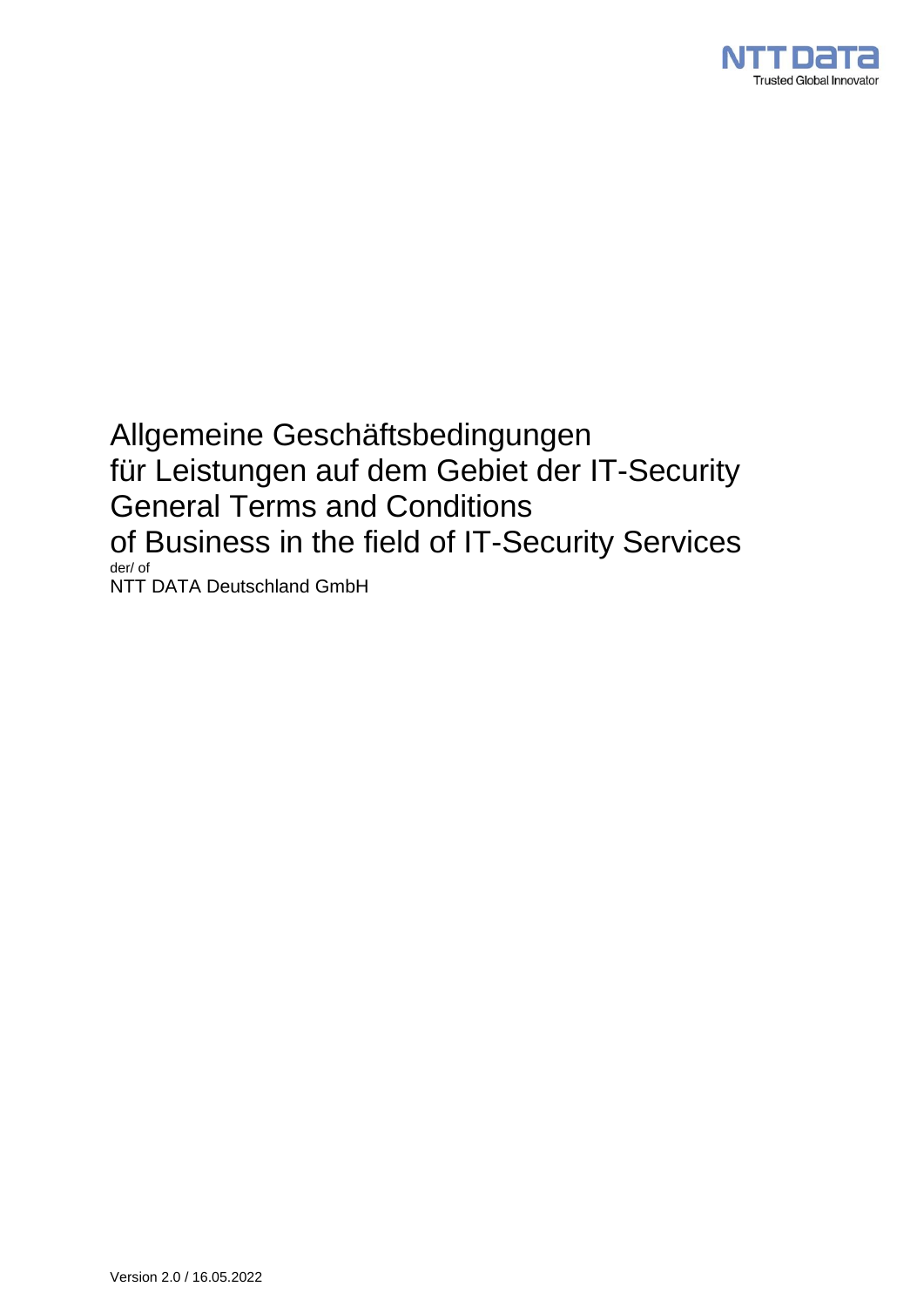## **1. Vertragliche Grundlagen 1. Key provisions**

## **1.1 Geltungsbereich 1.1 Scope**

Diese Allgemeinen Geschäftsbedingungen ("AGB") gelten für sämtliche Rechtsgeschäfte und sämtliche Dienstleistungen und/oder Lieferungen der NTT DATA Deutschland GmbH (nachfolgend: "NTT DATA") im Inund Ausland im Umfeld von Leistungen zur IT-Security gegenüber dem Kunden (nachfolgend: "**Kunde**") erbringt.

Sämtliche vertraglichen Vereinbarungen stehen in folgender Rangfolge:

- (a) Angebot von NTT DATA
- (b) Individualvertraglich vereinbarte Verträge und Vertragsbedingungen,
- (c) Besondere Vertragsbedingungen,
- (d) Diese Allgemeinen Geschäftsbedingungen,
- (e) Gesetzliche Vorschriften.

Die zuerst genannten Vereinbarungen haben bei Widersprüchen stets Vorrang vor den zuletzt genannten. Lücken werden durch die jeweils nachrangigen Bestimmungen ausgefüllt. Die AGB von NTT DATA gelten dabei ausschließlich. Sie finden auch für alle künftigen Geschäftsbeziehungen Anwendung, selbst wenn sie nicht nochmals ausdrücklich vereinbart werden. Gegenbestätigungen oder Allgemeinen Geschäftsbedingungen von Vertragspartnern wird hiermit ausdrücklich widersprochen. Dies gilt auch dann, wenn die Angebotsabgabe oder Angebotsannahme von Vertragspartnern unter dem Hinweis der vorrangigen Geltung der eigenen Allgemeinen Geschäftsbedingungen erfolgt.

## **1.3 Art der Dienste und Produkte 1.3 Type of services and products**

NTT DATA erbringt Dienstleistungen und Produktlieferungen auf dem Gebiet der IT-Security. Art und Umfang der erbrachten Dienstleistung, bzw. gelieferten Produkte ergeben sich aus dem Angebot und den technischen Leistungsbeschreibungen hierzu. Leistungsbeschreibungen im Sinne der AGB, der BVB sowie aller sonstigen Verträge und Erklärungen von NTT DATA sind nur diejenigen Dokumente, welche explizit als Leistungsbeschreibung bezeichnet sind.

Die rechtlichen Grundlagen für

- Hardwarelieferungen.
- Softwarelieferungen,
- Dienstleistungen/Beratungsleistungen und
- Support und Wartung

sind im Folgenden geregelt. Soweit einem Angebot keine besonderen Vertragsbedingungen zu Grunde

Allgemeine Geschäftsbedingungen für Leistungen / General Terms and Conditions of Business auf dem Gebiet der IT-Security in the field of IT-Security Services

These General Terms and Conditions ("**T&Cs**") apply to all transactions of, and to all services and/or products provided by NTT DATA Deutschland GmbH (hereinafter: "**NTT DATA**") to the customer (hereinafter: "**Customer**") in Germany and other countries in die field of IT-security.

## **1.2 Rangfolge der vertraglichen Regelungen 1.2 Order of precedence of contractual provisions**

All contractual agreements apply in the following order of precedence:

- (a) NTT DATA's offer
- (b) Customer-specific contracts and contractual terms,
- (c) Special contractual provisions,
- (d) These present terms and conditions,
- (e) Statutory provisions.

In the event of conflicting provisions, the agreements or provisions given first in the list above always take precedence over those given thereafter. Where no provisions exist, the provisions or agreements next down in the list in order of precedence apply. NTT DATA's Terms and Conditions of Business apply exclusively. They also apply to all future business relationships, even where this has not been explicitly agreed. Differing terms in confirmations, or terms and conditions of NTT DATA's contractual partners are not binding on NTT DATA. This also applies, when contractual partners submit or accept quotations, stating that their own terms and conditions take precedence.

NTT DATA provides IT security services and products. The type and scope of the service provided, or products supplied, are given in the corresponding quotation, and the accompanying technical specifications. Specifications under these terms and conditions and under all other contractual documents or statements on the part of NTT DATA are only deemed to be specifications where they are expressly designated as such.

The legal provisions for

- Hardware products,
- Software products,
- Services/consulting and
- Support and maintenance

are given hereinafter. In so far as a quotation is not subject to any special contractual provisions, these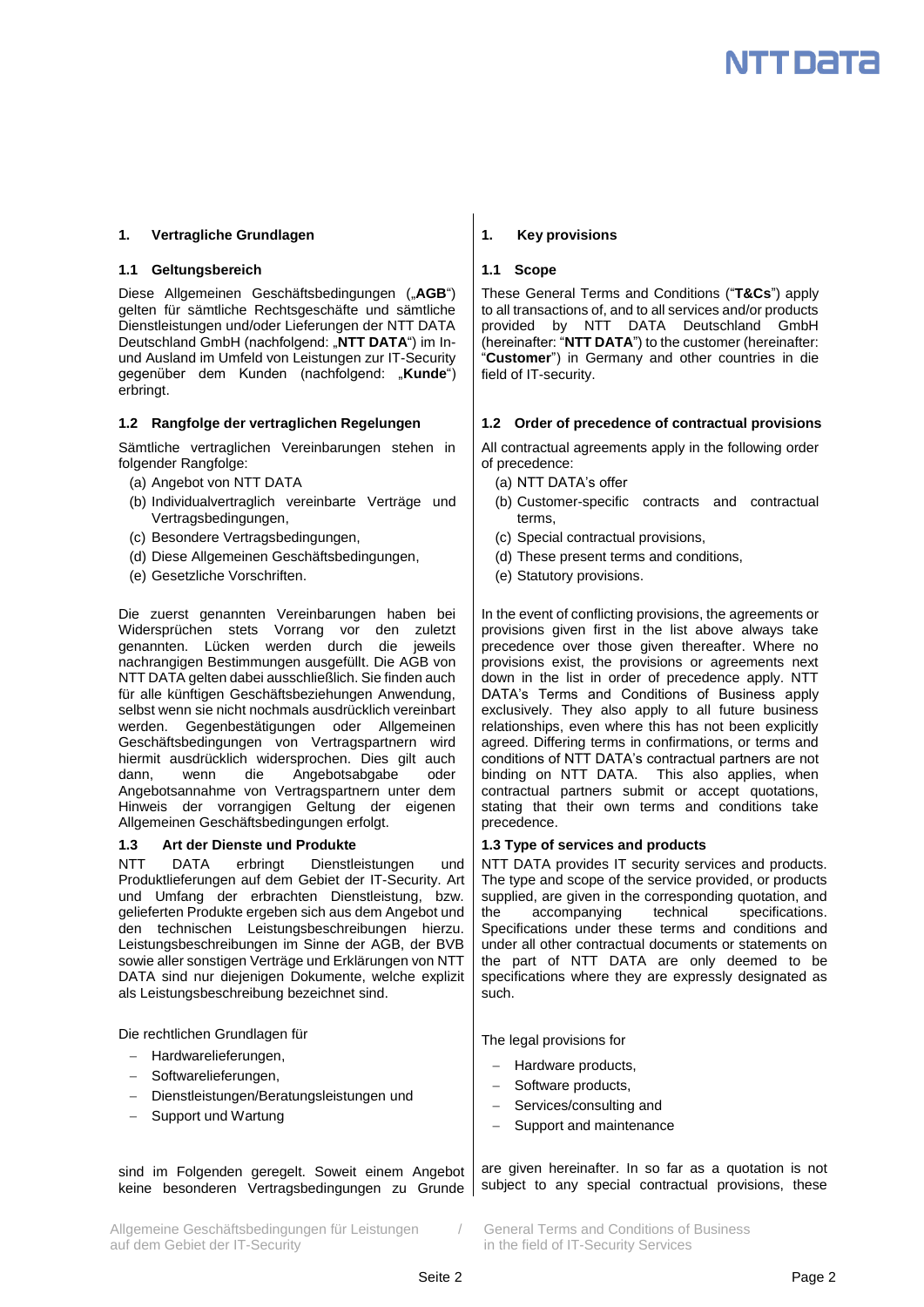

liegen, gelten ausschließlich diese AGB. Soweit nicht ausdrücklich vereinbart, erbringt NTT DATA in keinem Falle eine werkvertragliche Leistung im Sinne der §§ 631 ff. BGB. Dies gilt auch dann, wenn einzelne erbrachte Leistungen durch Gegenzeichnen von Leistungsprotokollen, Stundenzetteln oder sonstigen Leistungsbestätigungen vom Kunden abgenommen, d.h. deren Erbringung als solche bestätigt werden.

## **2. Inhalt der Leistungen 2. Deliverables**

## **2.1 Hardwarelieferungen 2.1 Hardware products**

Hinsichtlich sämtlicher Hardwarelieferungen gilt die Erbringung ab Geschäftssitz von NTT DATA als vereinbart. Sämtliche Transport- und Lieferkosten sind vom Kunden zu tragen, sofern dies nicht ausdrücklich anderweitig vereinbart wurde. NTT DATA übernimmt kein Beschaffungsrisiko gegenüber Zulieferern. Das Transportrisiko liegt beim Kunden.

## **2.2 Softwarelieferungen 2.2 Software products**

## a) Allgemeines

Soweit im Angebot vorgesehen, liefert NTT DATA an den Kunden Software. Es wird ausdrücklich darauf hingewiesen, dass NTT DATA die zu liefernde Software weder selbst programmiert noch individuell auf Kundenbedürfnisse anpasst, sofern dies nicht ausdrücklicher Bestandteil des Angebots ist. Ohne ausdrückliche Vereinbarung besteht in keinem Falle ein Anspruch auf Herausgabe des Quellcodes. Eine Installation der Software ist nur dann geschuldet, wenn dies ausdrücklicher Bestandteil des Angebotes ist. Sofern nicht zwischen den Parteien vereinbart, erstellt NTT DATA keine eigene Dokumentation für gelieferte Software, sondern gibt an den Kunden die Dokumentation des Erstellers der Software weiter.

Urheberrechte, Nutzungs- und Verwertungsrechte

Die sich originär aus den Urheberrechten ergebenden Nutzungs- und Verwertungsrechte liegen in der Regel beim Ersteller der Software, der seinerseits die Übertragung der Nutzungs- und Verwertungsrechte an Dritte vertraglich regelt. Sofern keine ausdrückliche anderweitige Regelung zwischen den Parteien besteht, richten sich die Art und der Umfang der Übertragung der Nutzungs- und Verwertungsrechte an Software ausschließlich nach den Lizenzbestimmungen des jeweiligen Erstellers der Software. Es finden dabei bezüglich der Lizenzbestimmungen ausschließlich Regelungen Anwendung, welche Art und Umfang der Nutzungsrechte regeln. Dies gilt für jede Form von Drittsoftware, einschließlich etwaig enthaltener Open Source Software Komponenten.

terms and conditions apply exclusively. Where not explicitly otherwise agreed, NTT DATA does not supply products or services within the scope of contracts with defined results [Werkvertrag], as described by section 631 (et seq.) of the German Civil Code [BGB]. This remains valid even when, for individual services, the Customer has counter-signed an acceptance protocol, time sheet, or any other form of confirmation of fulfilment or delivery.

For all hardware products, place of performance is the official registered headquarters of NTT DATA. The Customer bears all transport and delivery costs, where not otherwise expressly agreed. NTT DATA does not assume any procurement risk as regards suppliers. The Customer bears the risk of transportation.

## a) General provisions

NTT DATA will supply the Customer with the software described in the quotation. NTT DATA will not itself program the software to be supplied, nor customise the software, unless this is specifically defined as a deliverable in the quotation. Unless expressly agreed, the Customer is not entitled to require divulgence of the source code. The software will only be installed if such installation is a defined element of the quotation. Unless otherwise agreed by the parties, NTT DATA will not produce documentation for software, but will forward the documentation provided by the software manufacturer (vendor) to the Customer.

b) Copyright, right of utilisation and exploitation

The software vendor generally holds the right of utilisation and exploitation based on copyright legislation. The transfer of these rights to third parties is generally governed by a contract with the vendor. Where not otherwise agreed between the parties, the type and scope of the transfer of such rights is solely governed by the terms of the software vendor's license agreement and more specific solely by the terms on the assignment of intellectual property rights. This applies to any form of third-party software, including any open source software components contained therein.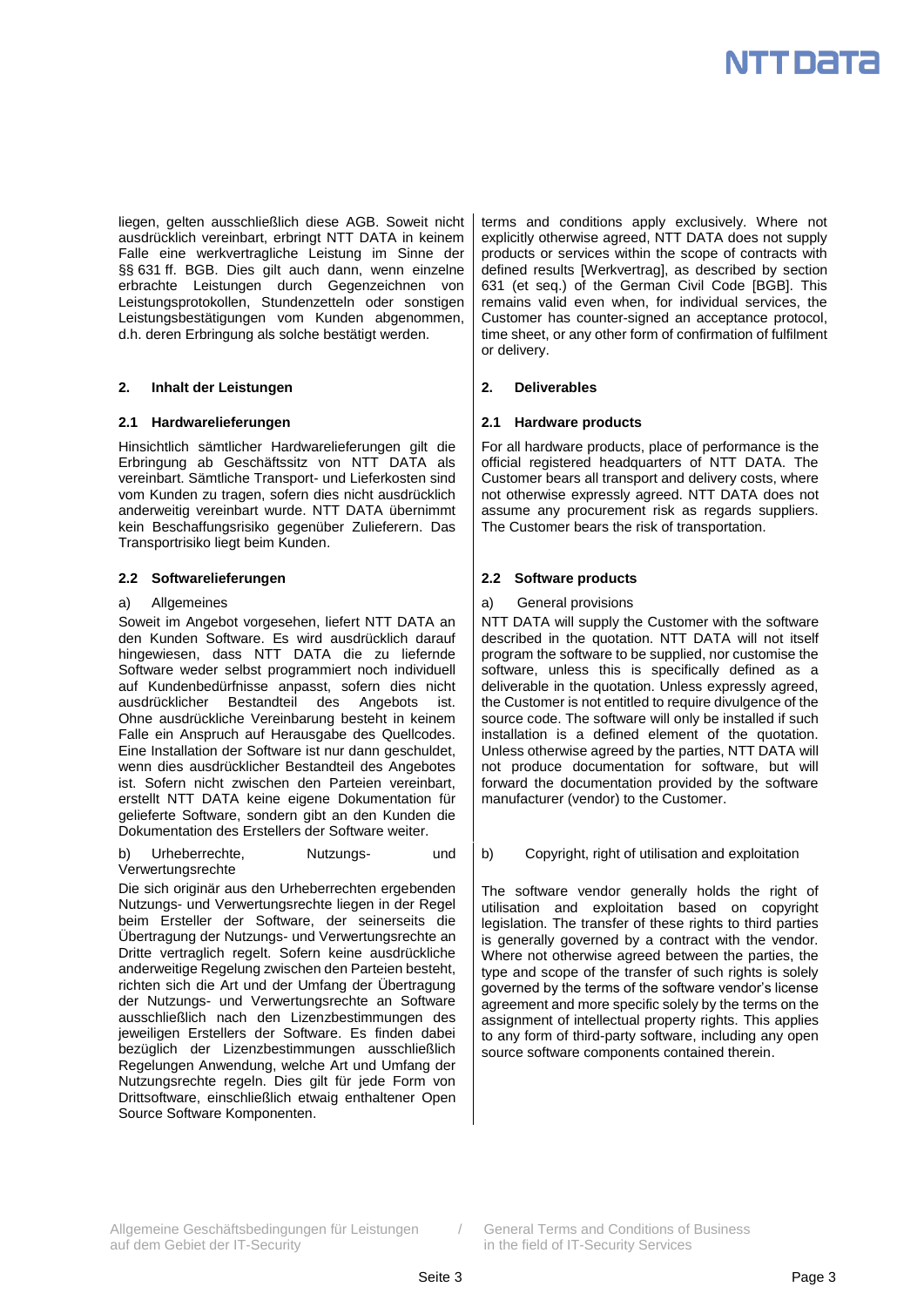

Von den Lizenzbestimmungen des Herstellers abweichende Regelungen, insbesondere soweit diese etwa Mängelrechte oder Haftungsfragen betreffen, finden keine Anwendung, auch wenn auf diese verwiesen wird. Eine Garantie für das tatsächliche Bestehen dieser Nutzungs- und Verwertungsrechte auf Seiten des Erstellers kann von NTT DATA nicht abgegeben werden. Ansprüche hinsichtlich derartiger Nutzungs- und Verwertungsrechte sind ausschließlich an den jeweiligen Ersteller der Software zu richten.

Auf Anforderung und soweit ein berechtigtes Interesse daran besteht, wird der Kunde NTT DATA die Prüfung gestatten, ob sich die Nutzung des Arbeitsergebnisses im Rahmen der gewährten Nutzungsrechte hält. Der Kunde wird NTT DATA bei der Durchführung einer solchen Prüfung nach besten Kräften unterstützen.

## **2.3 Dienstleistungen / Beratungsleistungen 2.3 Consulting and other services**

## a) Allgemeines

NTT DATA erbringt Dienst- und Beratungsleistungen auf dem Gebiet der IT-Security und/oder der Installation und Implementierung gelieferter Hard- und Software. Es wird ausdrücklich darauf hingewiesen, dass diese Dienst- und Beratungsleistungen als Dienstvertrag im Sinne der §§ 611 ff. BGB durchgeführt werden, sofern nicht eine ausdrücklich hiervon abweichende vertragliche Vereinbarung besteht.

## b) Abrechnung

Die Abrechnung von Dienst- und Beratungsleistungen erfolgt nach zeitlichem Aufwand. Die kleinste Berechnungseinheit sind hierbei 0,25 Stunden. Sollte der tatsächlich erbrachte zeitliche Aufwand unter den jeweils vollen 0,25 Stunden liegen, wird die Zeitabrechnung nach oben hin aufgerundet. Hierzu wird in der Regel ein Tagessatz oder ein Preis für eine Berechnungseinheit von 1 Stunde vereinbart, zu dem der Kunde Dienst- und Beratungsleistungen in freiem Ermessen und Umfang bestellen kann. Die vereinbarten Preise sind im längsten Falle für ein Jahr nach Vertragsabschluss verbindlich.

Any deviations from vendor's license agreement, such as provisions on limitation of liability or warranty provisions, are not applicable, even if a reference is made to such deviations. NTT DATA cannot guarantee that these rights on the part of the vendor exist. Any claims to any such rights must be addressed to the software vendor.

Upon request and provided there is a legitimate interest therein, Customer undertakes to allow NTT DATA to audit whether Customer's use of the work results is consistent with the rights of use granted to Customer. The Customer will fully cooperate with NTT DATA carrying out such audit.

## a) General provisions

NTT DATA provides consulting and other services in the field of IT security, and/or for installation and implementation of hardware and software supplied by NTT DATA. Such consulting and other services are delivered under service contracts [Dienstvertrag], as defined by section 611 (et seq.) of the German Civil Code [BGB], where not otherwise expressly contractually agreed.

## b) Fees for services

Fees for consulting and other services are calculated on a time-and-materials basis. The smallest unit of time for the calculation of fees is 0,25 hour. Times will be rounded up to nearest unit of 0,25 hour. In general, the parties will agree a daily rate, or a rate for each unit of one hour. In accordance with these agreed rates, the Customer may then, at his own discretion, order the volume of consulting and other services he deems appropriate. The agreed rates are binding for a maximum of one year after the contract has been concluded.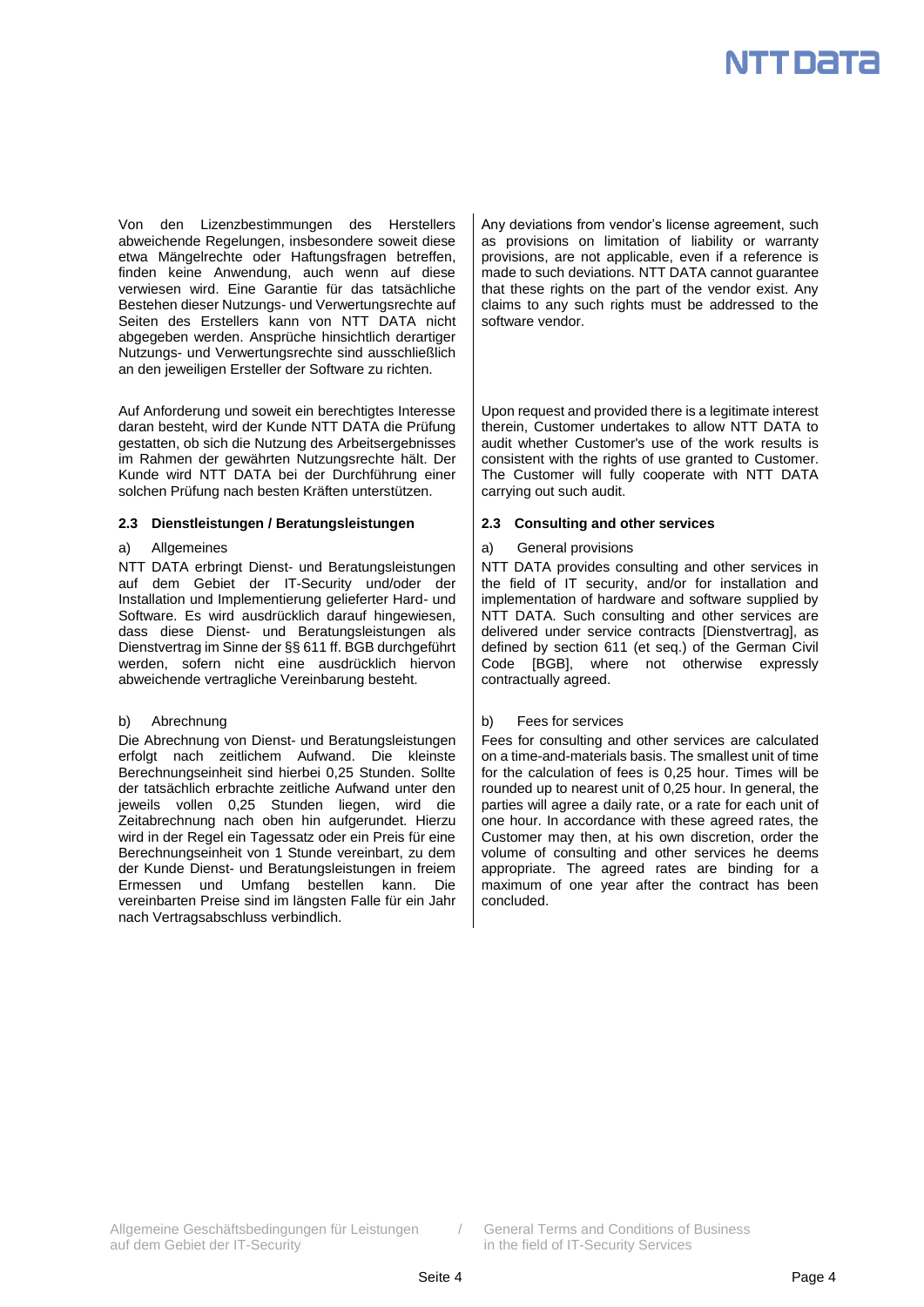Sofern für Dienst- und Beratungsleistungen Festpreise vereinbart wurden, gelten diese unter dem ausdrücklichen Vorbehalt, dass die im Rahmen der Planung von NTT DATA zu Grunde gelegte IT-Systemumgebung eine Durchführung zum Festpreis zulässt. Gleiches gilt für die erforderlichen Mitwirkungsleistungen des Kunden (Ziff. 2.5). Falls eine Dienst- und/oder Beratungsleistung aufgrund geänderter IT-Systemumgebung beim Kunden oder mangelhafter Mitwirkung durch den Kunden nicht mehr zu einem Festpreis erbracht werden kann, informiert NTT DATA den Kunden hierüber unverzüglich. In diesem Falle werden die Parteien einvernehmlich eine neue Vergütung vereinbaren. Sollte insofern keine Einigung erzielt werden können, gilt der Vertrag im Zweifel als nicht geschlossen. Bereits erbrachte Leistungen werden nach Aufwand zu den im Zeitpunkt der Leistungserbringung geltenden Preislisten erbracht. Vereinbarte Termine für die Erbringung von Dienst- und Wartungsleistungen sind verbindlich. Sofern Termine vom Kunden mit einer kürzeren Vorlaufzeit als 3 (drei) Werktagen verschoben werden, steht es NTT DATA frei, die hierdurch entstandenen Kosten gegenüber dem Kunden geltend zu machen. Hierunter fallen insbesondere Kosten für die eingeplanten Manntage, sofern diese aufgrund der kurzfristigen Verschiebung nicht mehr anderweitig verplant werden können.

## a) Allgemeines

NTT DATA schuldet Support und Wartungsleistungen nur dann, wenn dies zwischen den Parteien ausdrücklich vereinbart wurde. Support und Wartungsleistungen werden als Dienstleistung erbracht. Art und Umfang des geschuldeten Supports und der Wartungsleistungen ergeben sich aus Angebot und den Leistungsbeschreibungen hierzu. NTT DATA ist dazu berechtigt, Support und Wartungsleistungen im eigenen Ermessen durch Dritte erbringen zu lassen. Falls in diesem Falle ein Support- und Wartungsvertrag zwischen dem Kunden und dem Drittdienstleister abgeschlossen wird, ergeben sich alle rechtlichen Ansprüche des Kunden hinsichtlich Support- und Wartungsleistungen allein aus diesem Vertragsverhältnis und sind direkt gegenüber dem Drittdienstleister geltend zu machen.

## b) Abrechnung

Support- und Wartungsgebühren sind als Festpreis zu verstehen, d.h. es erfolgt keine Abrechnung nach tatsächlichem zeitlichem Aufwand. Support- und Wartungsgebühren sind, sofern nicht ausdrücklich im Einzelfall abweichend vereinbart jährlich im Voraus zu entrichten. Eine Erstattung von bereits geleisteten Support- und Wartungsgebühren ist ausgeschlossen.

Where fixed prices have been agreed for consulting and other services, they are conditional on the IT systems environment on which NTT DATA has based its planning allowing the performance of such consulting and other services at the fixed price, and furthermore conditional on the Customer fulfilling his duties of co-operation (section 2.5 below). Should, due to changes to the Customer's IT systems environment or to failure of the Customer to fulfil his duties of cooperation, it no longer be possible to provide consulting and other services at a fixed price, NTT DATA will inform the Customer thereof without delay. In this case, the parties will agree a new fee. Should no agreement be reached, then the contract will be deemed null and void. Services already delivered will be charged on a time and materials basis, in accordance with the price lists applicable at the time. Agreed appointments for the performance of servicing and maintenance are binding. If appointments are postponed by the Customer with a lead time of under 3 (three) working days, NTT DATA may charge the Customer for the costs incurred as a result. These particularly include costs for the planned man days, where it is not possible to plan the use of these elsewhere due to the short notice of the postponement.

## **2.4 Support und Wartung 2.4 Support and maintenance**

## a) General provisions

NTT DATA is only obliged to provide support and maintenance services, where such services have been specifically agreed between the parties. The type and scope of the support and maintenance services to be provided are defined in the quotation and corresponding specifications. NTT DATA is entitled, at its own discretion, to deliver support and maintenance services via third parties. Should, in this instance, a support and maintenance contract be concluded between the Customer and the third-party provider, then all Customer's legal rights pertaining to support and maintenance services are based solely on this contractual relationship, and any claims must be brought directly against the third-party provider.

## b) Fees

Support and maintenance fees are fixed prices, i.e. they are not charged on a time-and-materials basis. Support and maintenance fees are, where not specifically otherwise agreed, to be paid annually in advance. Support and maintenance fees already paid cannot be reimbursed.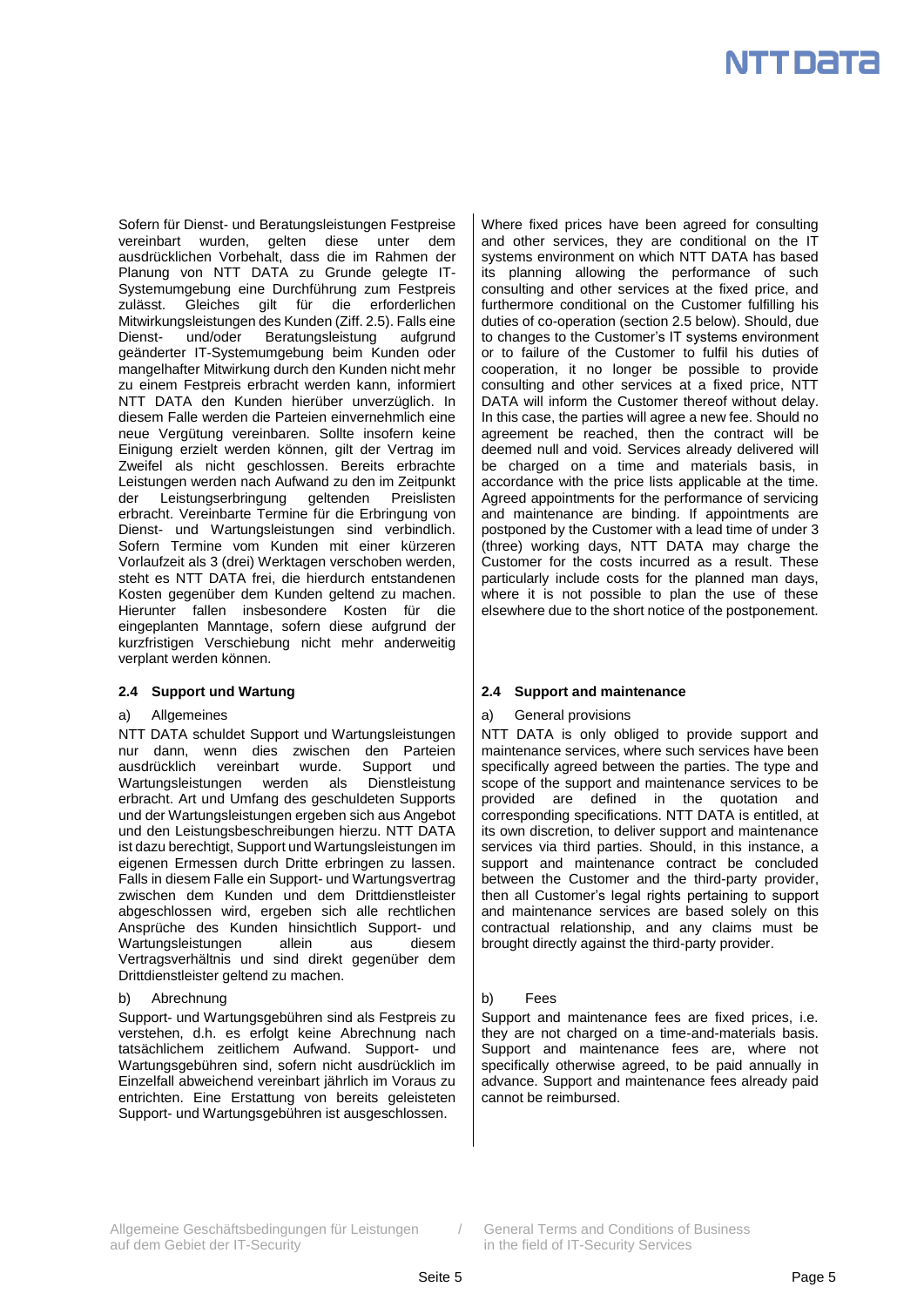Um die vertragsgemäße Erfüllung durch NTT DATA zu gewährleisten, verpflichtet sich der Kunde ohne besondere Vergütung dazu, sämtliche technischen Voraussetzungen zu schaffen, um die ordnungsgemäße Leistungserfüllung durch NTT DATA zu ermöglichen. Er hat insbesondere sicherzustellen, dass NTT DATA rechtzeitig, d. h. mit ausreichend zeitlichem Vorlauf, die vollständig abgefragten Informationen über die IT-Infrastruktur übermittelt werden. Hierzu zählt insbesondere die Bereitstellung der für die Erbringung der Dienstleistung erforderlichen Informationen EDVtechnischer und projektorganisatorischer Art (z. B. Hardware und Betriebssysteme, eingesetzte Standardsoftware, Organisationspläne) sowie ggf. die Zurverfügungstellung der Hardware und/oder Software (einschließlich Dokumentation) für welche die vertragliche Leistung erbracht werden soll. Gegebenenfalls hat der Kunde bei bestimmten Services und Leistungen während der Laufzeit des Vertrages Zugriff auf seine Server und Systemumgebung zu gewähren. Soweit hierfür der Zugriff auf fremde Provider erforderlich ist, sorgt der Kunde dafür, dass diese dem Zugriff durch NTT DATA schriftlich einwilligen. Der Kunde stellt NTT DATA ausdrücklich von Schadensersatzansprüchen und sonstigen Forderungen frei, die im Rahmen der Erbringung der Dienstleistungen durch einen Zugriff auf Dritte, insbesondere auf fremde Provider, entstehen. Der Kunde stellt sicher, dass während der Leistungserbringung durch NTT DATA kompetente Mitarbeiter, die mit der EDV-Anlage und der IT-Infrastruktur des Kunden vertraut sind, als Ansprechpartner während der üblichen Geschäftszeiten zur Verfügung stehen. Soweit dem Kunden vor oder während der Erbringung der vertraglichen Leistungen Entwürfe, Programmtestversionen oder ähnliche Unterlagen vorgelegt werden, hat er diese sorgfältig im Hinblick auf die Kompatibilität hinsichtlich seiner eigenen EDV-Systeme zu überprüfen und auf ggf. bestehende Probleme oder EDV-Konflikte hinzuweisen. Bei bestimmten Dienstleistungen werden auf Wunsch des Kunden Angriffe auf die Systemumgebung simuliert (z.B. Hackerangriffe). In diesen Fällen wird NTT DATA vom Kunden ausdrücklich dazu berechtigt, auf die IT-Infrastruktur des Kunden zuzugreifen, soweit dies für die Erbringung des jeweiligen Dienstes erforderlich ist. Dieser Zugriff erfolgt in der Regel über eine vom Kunden genehmigte IP-Adresse. Für diese Fälle weist NTT DATA ausdrücklich auf das Risiko hin, dass Daten innerhalb der IT-Infrastruktur geschädigt oder gelöscht werden können. Der Kunde stellt aus diesen Gründen sicher, dass eine regelmäßige Datensicherung durchgeführt wird und vor Durchführung der Leistung von NTT DATA ein Back-up systemrelevanter Daten erfolgt.

## **2.5 Mitwirkungspflichten 2.5 Duties of cooperation on the part of the Customer**

The Customer undertakes to provide, free of charge, all the technical resources required to ensure NTT DATA can duly fulfil its contract obligations. In particular, without limitation, the Customer must ensure that NTT DATA is provided with all information requested on the IT infrastructure in good time. This includes, without limitation, providing the information on technology and on project organization required for service delivery (e. g. without limitation, hardware and operating systems, standard software deployed, organizational plans) and, where necessary, making available the hardware and/or software (including documentation) for which the service is to be provided. Where necessary for service delivery, the Customer will grant access to his servers and systems environment for the term of the contract. Where access to external providers is required, the Customer must ensure that such providers provide written permission, granting NTT DATA such access. The Customer hereby expressly indemnifies NTT DATA against all and any claims for damages, and any other claims, arising from access on the part of NTT DATA within the scope of service delivery, in particular, without limitation, access to external providers. The Customer must ensure that, during service delivery, properly skilled and qualified employees familiar with the Customer's IT system and infrastructure are available to NTT DATA during normal business hours. Where NTT DATA submits designs, test versions of programs, or similar documents, to the Customer before or during service delivery, the Customer must check these to ensure compatibility with his own IT systems, and if necessary draw NTT DATA's attention to existing or potential problems, such as, without limitation, software and hardware conflicts. At the Customer's request, attacks on the systems environment will be simulated (e.g. attacks from hackers) within the scope of certain services. In these cases, the Customer will authorize NTT DATA to access the Customer's IT infrastructure, in so far as is necessary for these services. Such access will generally be via an IP address authorized by the Customer. NTT DATA hereby expressly draws attention to the risk of data being compromised or deleted in such instances. The Customer must therefore ensure that regular data backups are made, and that a backup of systems-relevant data is made before NTT DATA performs its services.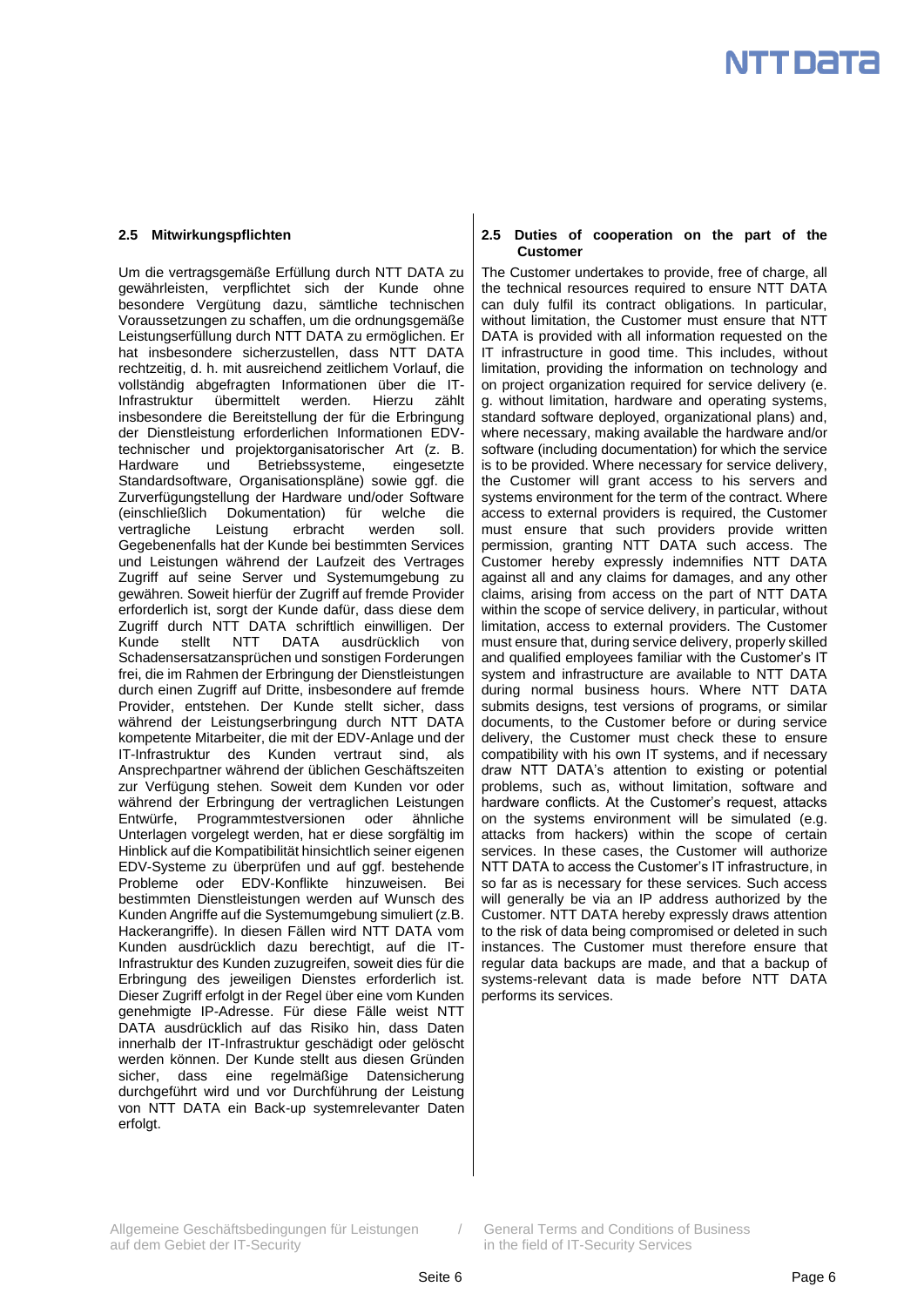

3.1 NTT DATA haftet unbeschränkt für vorsätzlich oder grob fahrlässig verursachte Schäden, bei arglistigem Verschweigen von Mängeln, bei Übernahme einer Garantie, für Ansprüche aufgrund des Produkthaftungsgesetzes sowie für die Verletzung von Körper, Leben oder Gesundheit.

3.2 Im Übrigen haftet NTT DATA nur für Schäden, die auf der Verletzung einer Pflicht infolge einfacher Fahrlässigkeit beruhen, deren Einhaltung für die Erreichung des Vertragszwecks von besonderer Bedeutung ist (Kardinalpflicht) und sofern die Schäden aufgrund der vertraglichen Verwendung der Software typisch und vorhersehbar sind. Entsprechendes gilt im Falle eines Deliktrechtsverstoßes.

3.3 In Fällen gem. Ziffer 3.2 ist die Haftung der NTT DATA insgesamt auf den Betrag des Auftragsvolumens bzw. 1 Mio. Euro begrenzt, je nachdem, welcher Betrag niedriger ist.

3.4 Vorbehaltlich der Ziffer 3.1 und 3.2 haftet NTT DATA für die Wiederherstellung von Daten nur, soweit der Kunde regelmäßig und gefahrentsprechend Sicherungskopien angefertigt und sichergestellt hat, dass die Daten aus diesen Sicherungskopien mit vertretbarem Aufwand rekonstruiert werden können. Eine darüberhinausgehende Haftung für Datenverlust ist ausgeschlossen.

3.5 Vorbehaltlich der Ziffern 3.1 und 3.2 haftet NTT DATA nicht für direkte oder indirekte Vermögens- oder Folgeschäden, insbesondere nicht für Produktionsausfall, Betriebsunterbrechung und entgangenen Gewinn.

3.6 Schadensersatzansprüche des Kunden verjähren, soweit keine kürzere Frist vereinbart ist und vorbehaltlich von Ziffern 3.1 und 3.2 in einem Jahr. Die Frist beginnt mit dem Schluss des Jahres, in dem der Anspruch entstanden ist und der Kunde von den anspruchsbegründenden Umständen und der Person des Schuldners Kenntnis erlangt oder ohne grobe Fahrlässigkeit hätte erlangen können.

Die vorstehenden Regelungen gelten auch zugunsten der Mitarbeiter und Erfüllungsgehilfen der NTT DATA.

## **3. Haftung 3. Liability**

3.1 NTT DATA assumes unrestricted liability for any damage caused deliberately or by gross negligence, for fraudulent concealment of defects, guarantees, claims under the Product Liability Act, personal injury and for injury to life or health.

3.2 Other than that, NTT DATA assumes liability only for any damage caused by a breach of duty due to simple negligence, if the fulfilment of that duty is of particular significance to achieve the contractual purpose (cardinal obligation), and if the damage was typical and foreseeable by virtue of the contractual use of the software. This applies mutatis mutandis for a breach under the law of torts.

3.3 In cases pursuant to section 3.2, the liability is overall limited to the amount of the order volume or of Euro 1 million, whichever is the lower.

3.4 Subject to section 3.1 and 3.2, NTT DATA is liable for the recovery of data only if the Customer has made risk-oriented backup copies at regular intervals, and has ensured that the data can be recovered from these backup copies with acceptable effort. Any further liability for loss of data is excluded.

3.5 Subject to section 3.1 and 3.2, NTT DATA will not be liable for direct or indirect financial losses or consequential damages, in particular not for production downtimes, business interruptions or loss of profits.

3.6 Subject to section 3.1 and 3.2, Customer's claims for damages will lapse after one year, unless a shorter limitation period was agreed. The limitation period starts with the end of the year in which the claim arose and the Customer received knowledge of the circumstances justifying the claim and the debtor's person, or could have received knowledge without gross negligence.

3.7 The aforementioned regulations also apply in favour of NTT DATA Deutschland GmbH's employees and vicarious agents.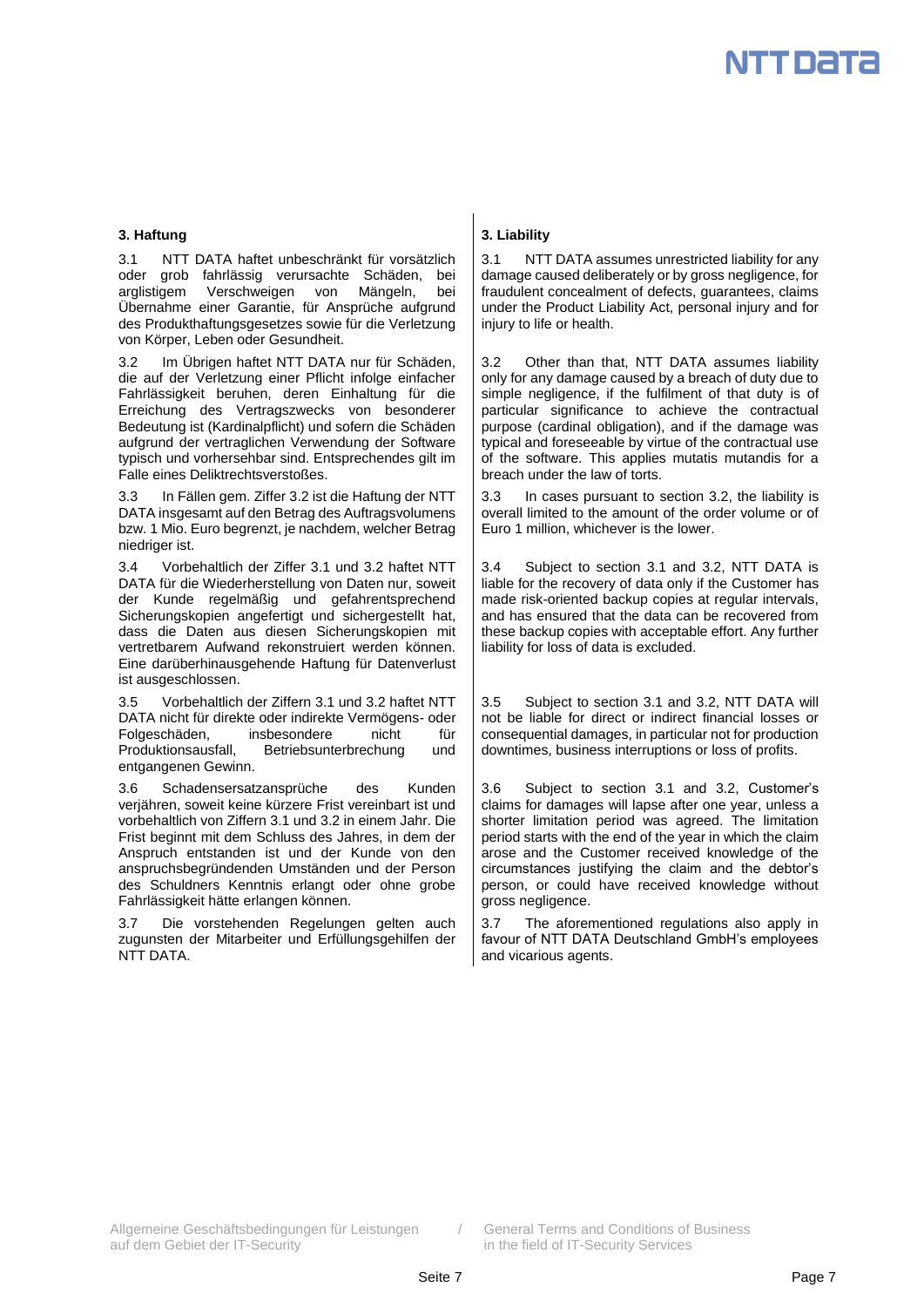## **4. Regelungen für Hardwarelieferungen, Softwarelieferungen, Dienst- und Beratungsleistungen und Support und Wartung**

## **4.1 Gewährleistung 4.1 Warranty**

a) Hardware/Software

Für Hard- und/oder Softwarelieferungen wird der Anspruch des Kunden auf Schadenersatz wegen Mängeln ausgeschlossen. Hiervon ausgenommen sind Ansprüche aus der Verletzung des Lebens, des Körpers oder der Gesundheit, wenn NTT DATA die Pflichtverletzung zu vertreten hat, und sonstige Schäden, die auf einer vorsätzlichen oder grob fahrlässigen Pflichtverletzung von NTT DATA beruhen. Einer Pflichtverletzung von NTT DATA steht die eines gesetzlichen Vertreters oder Erfüllungsgehilfen gleich. Die Verjährungsfrist für alle weiteren Rechte aus gewährleistungsrechtlichen Ansprüchen beträgt 1 Jahr. Im Übrigen leistet NTT DATA lediglich Gewähr dafür, dass gelieferte Hard- und/oder Software zum Zeitpunkt der Lieferung nicht mit Mängeln behaftet ist, die den Wert oder die Tauglichkeit zu dem den gewöhnlichen oder nach dem Vertrag vorausgesetzten Gebrauch aufheben oder mehr als nur unerheblich mindern. Für Verschleiß und für Mängel, die durch unsachgemäßen Gebrauch sowie durch Nichtbeachtung der Hersteller-,<br>Montage-, Installations- und/oder Bedienungs-Installations- und/oder Bedienungsanweisungen verursacht werden, leistet NTT DATA keine Gewähr. Das Gewährleistungsrecht erlischt weiterhin bei Eingriff oder sonstigen Manipulationen durch den Kunden oder von ihm beauftragte Dritte.

Die subjektiven Anforderungen der Ware im Sinne des § 434 Abs. 2 BGB richten sich ausschließlich nach der Leistungsbeschreibung im Angebot. Für die Beurteilung der Mangelfreiheit ist ausschließlich auf diese subjektiven Anforderungen abzustellen. §§ 434 Abs. 1 und Abs. 3 gelten insoweit mit der Maßgabe, dass die objektiven Anforderungen für die Beurteilung der Mangelfreiheit keine Anwendung finden.

Abweichende Vereinbarungen bedürfen der schriftlichen Bestätigung.

Sofern nicht ausdrücklich anderweitig vereinbart, übernimmt NTT DATA keine Gewährleistung dafür, dass die Software den speziellen Erfordernissen des Kunden entspricht oder mit Programmen des Kunden oder der beim Kunden vorhandenen Hardware zusammenarbeitet.

## **4. Provisions for hardware products, software products, consulting and other services, support and maintenance**

a) Hardware/Software

Customer is not entitled to claim for damages due to defects in hardware or software products. This does not apply to claims with regard to death, bodily harm, or damage to health where NTT DATA is responsible for violating its obligations or duties, nor does it apply to damages as a result of willful intent or gross negligence on the part of NTT DATA. Any violation of obligations or duties on the part of legal representatives or vicarious agents of NTT DATA are deemed on a par with any violation on the part of NTT DATA. All and any other warranty claims are only valid if brought within one year.

Furthermore, NTT DATA only warrants that hardware and software, at the time of delivery, is free from defects of a type that would materially impair or entirely negate the value or fitness for generally assumed or contractually defined purpose. NTT DATA will not provide any warranty in the event of improper usage, or in the event of non-observance of the manufacturer's or vendor's instructions, and/or assembly, installation and operating instructions. The warranty will also be null and void should Customer, or any third party acting on Customer's instructions, interfere with or manipulate the hardware or software in any way.

The subjective requirements of the goods within the meaning of section 434 (2) of the German Civil Code [BGB] are based exclusively on the specifications in the offer. The assessment of freedom from defects will be based exclusively on these subjective requirements. sections 434 (1) and (3) of the German Civil Code [BGB] apply in this respect with the proviso that the objective requirements for the assessment of freedom from defects do not apply.

Any purpose that differs therefrom must be confirmed by NTT DATA in writing.

Where not explicitly otherwise agreed, NTT DATA does not warrant that the software complies with Customer's specific requirements, or will interoperate with Customer's existing software or hardware.

Allgemeine Geschäftsbedingungen für Leistungen / General Terms and Conditions of Business auf dem Gebiet der IT-Security in the field of IT-Security Services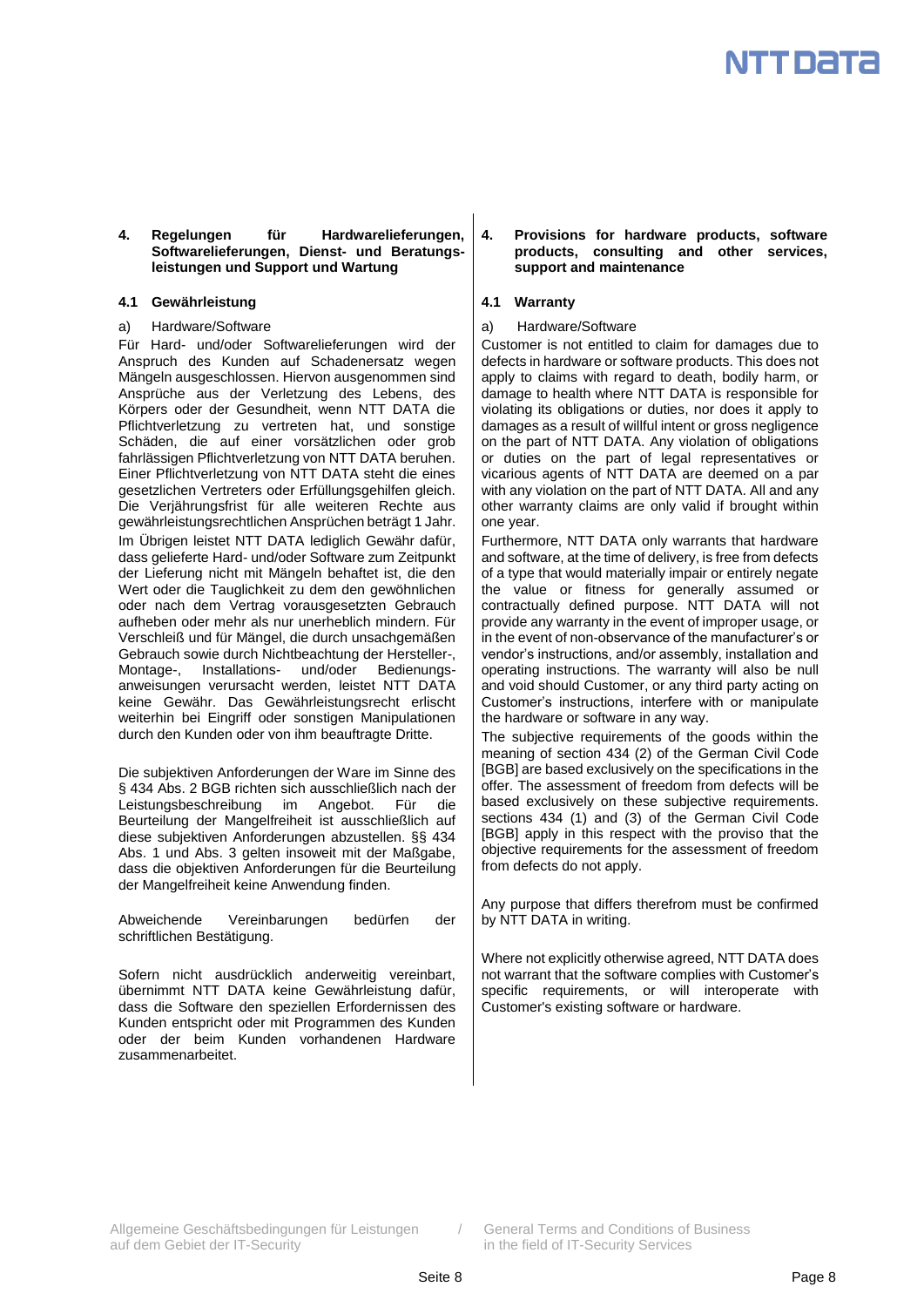

Mängel hat der Kunde schriftlich (E-Mail ausreichend) und so detailliert wie möglich anzuzeigen. NTT DATA steht es nach eigener Wahl frei, Gewähr durch Nachbesserung oder Ersatzlieferung zu leisten. Dabei werden die zum Zweck der Nachbesserung anfallenden Kosten (insbesondere Transport, Wege-, Arbeits- und Materialkosten) von NTT DATA übernommen. Bei Fehlschlagen der Nachbesserung oder Ersatzlieferung ist der Kunde berechtigt, die Herabsetzung der Vergütung oder Rücktritt vom Vertrage zu verlangen.

b) Dienstleistungen / Beratungsleistungen Support und Wartung

Die Gewährleistung für Dienst- und Beratungsleistungen und/oder Support und Wartung ergibt sich aus den gesetzlichen Vorschriften des Dienstvertrages, §§ 611 ff BGB. NTT DATA weist darauf hin, dass wesentliche Teile der Systemumgebung (Software, Hardware, Netzwerke) während der Erbringung von Support und Wartungsleistungen nicht verfügbar sein können.

Sämtliche gelieferte Hard- und Software bleibt bis zur vollständigen Erfüllung der jeweiligen Zahlungsansprüche gegen den Kunden Eigentum von NTT DATA (Vorbehaltsware). Der Kunde verpflichtet sich, die Vorbehaltsware nur im gewöhnlichen Geschäftsverkehr zu verwenden. Die Forderungen des Kunden aus der Weiterveräußerung der Vorbehaltsware nebst allen Nebenrechten werden bereits zum Zeitpunkt des Vertragsschlusses in voller Höhe an NTT DATA abgetreten. Sollte der Kunde in Zahlungsverzug über die Vorbehaltsware kommen, bzw. seine Zahlungen einstellen oder wird über das Vermögen oder das Unternehmen des Kunden ein Vergleichs- oder Insolvenzverfahren eröffnet, so ist NTT DATA dazu berechtigt,

- (a) die Ermächtigung zur Veräußerung oder Beund Verarbeitung oder zum Einbau der Vorbehaltsware zu widerrufen;
- (b) die Herausgabe der Vorbehaltsware zu verlangen;
- (c) ggf. Drittschuldner von der Abtretung zu unterrichten.

## **4.3 Änderung des Installationsortes; Verlagerung von Produkten ins Ausland**

Änderungen des Installationsortes hat der Kunde NTT DATA 2 Wochen vorher schriftlich (E-Mail ausreichend) mitzuteilen.

NTT DATA weist darauf hin, dass eine Änderung des Installationsortes zur Folge haben kann, dass einzelne oder die gesamten Supportleistungen nicht mehr erbracht werden können. Dies gilt insbesondere für die Verlagerung des Installationsortes ins Ausland.

Allgemeine Geschäftsbedingungen für Leistungen / General Terms and Conditions of Business auf dem Gebiet der IT-Security in the field of IT-Security Services

Customer must report any defects in writing (e-mail sufficient) and in as much detail as possible. NTT DATA will, at its own discretion, fulfil its obligations under warranty by rectifying defects in the products or supplying replacement products. The costs incurred in rectifying defects (in particular, transport, labour and material costs) will be borne by NTT DATA. Should NTT DATA fail to repair or replace the product, Customer is entitled to a reduction in fee/price, or to withdraw from the contract.

b) Consulting and other services, support and maintenance

The warranty for consulting and other services and/or support and maintenance is defined by the statutory provisions governing service contracts, i.e. section 611 (et seq) of the German Civil Code [BGB]. NTT DATA hereby draws attention to the potential unavailability of material parts of the systems environment (i.e., without limitation, software, hardware, and networks) while support and maintenance services are being provided.

## **4.2 Eigentumsvorbehalt 4.2 Retention of title (lien)**

All hardware and software supplied remain the property of NTT DATA (lien) until all payments have been received from Customer. Customer undertakes to use products subject to lien solely within the scope of normal business activities. All and any claims and rights from the re-sale of products subject to lien are hereby assigned to NTT DATA in full amount, such assignment coming into force at the time of conclusion of contract. Should Customer fail to make payments in due time for

products subject to lien, or discontinue payments, or should conciliation or bankruptcy proceedings be initiated as regards Customer's assets or company, NTT DATA is entitled to:

- (a) Revoke the authorisation to sell, process, or install the products subject to lien;
- (b) Demand the surrender of the products subject to lien;
- (c) Inform, if necessary, third-party debtors of the assignment.

## **4.3 Relocation of products to a new site; relocation of products abroad**

Customer is obliged to notify NTT DATA in writing (email sufficient) two weeks in advance before relocating products to a new site.

NTT DATA hereby draws attention to the fact that such relocation may mean that individual or all support services can no longer be provided. This applies in particular, without limitation, to relocation abroad.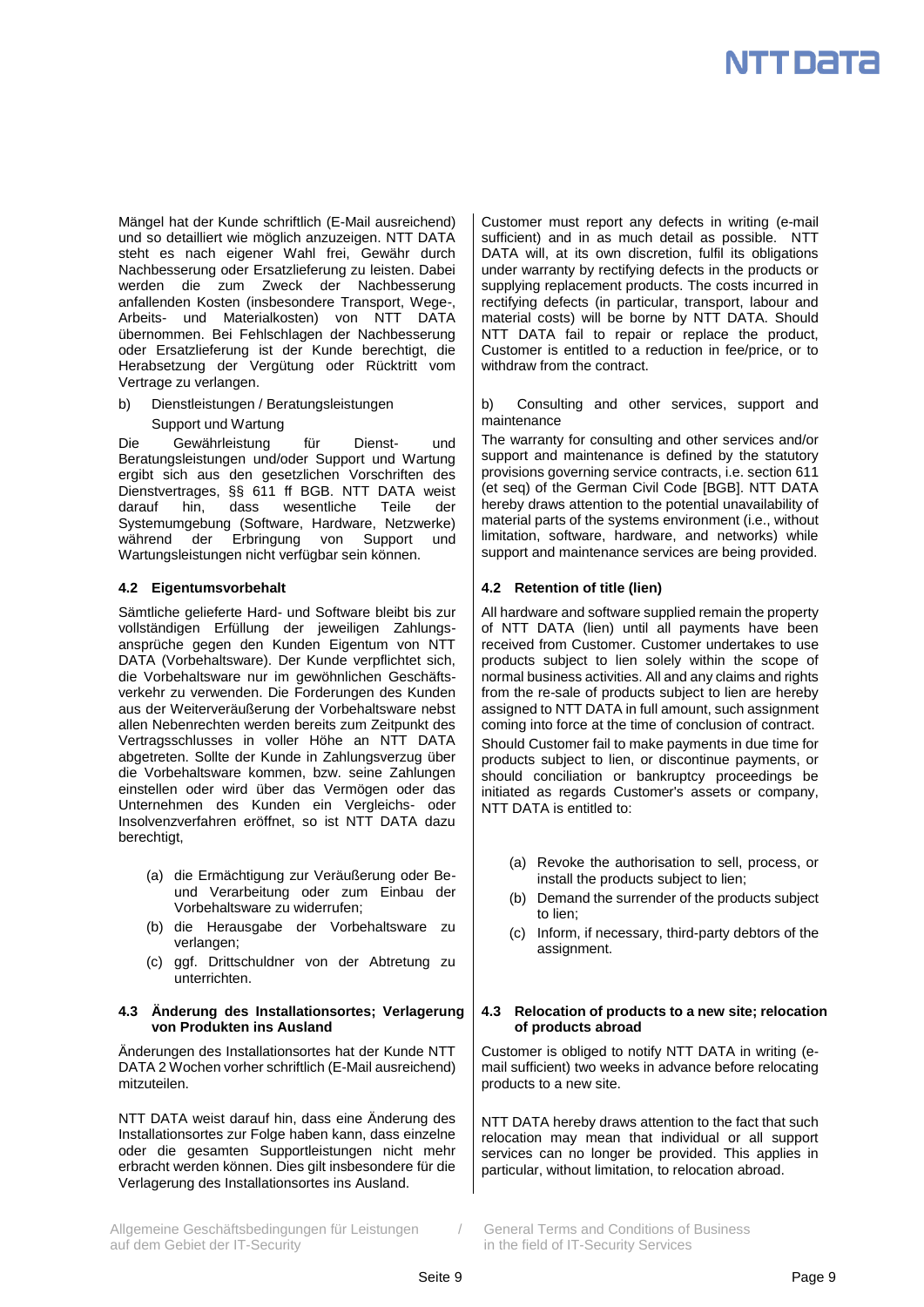Während der Vertragsdauer sowie zwölf Monate nach Vertragsbeendigung unterlassen es die Parteien, Mitarbeiter der jeweils anderen Partei, welche Leistungen im Rahmen des Vertrages zwischen den Parteien erbracht haben, aktiv abzuwerben oder abwerben zu lassen.

Die Parteien halten sich an alle geltenden Datenschutzgesetze, insbesondere an die Datenschutzgrundverordnung (DSGVO), sowie an lokalen Datenschutzgesetzen.

Ist es für die Erbringung der Leistungen erforderlich, dass NTT DATA personenbezogene Daten im Auftrag des Kunden verarbeitet, schließen die Parteien vor Beginn der Verarbeitung eine gesonderte Vereinbarung zur Auftragsverarbeitung gemäß Artikel 28 (3) DSGVO ab. Soweit die Parteien die Zwecke und Mittel der Verarbeitung gemeinsam festlegen oder<br>anderweitig als Gemeinsame Verantwortliche Verantwortliche angesehen werden, werden die Parteien eine gesonderte Vereinbarung hierzu gemäß Artikel 26 DSGVO vereinbaren. Soweit die Parteien als unabhängige für die Verarbeitung Verantwortliche angesehen werden, stellt der Kunde sicher, dass er berechtigt ist, die personenbezogenen Daten an NTT DATA weiterzugeben. Findet die Verarbeitung in einem Land außerhalb des EWR oder der Schweiz statt, sorgen die Parteien für geeignete Garantien, einschließlich des Abschlusses von Standardvertragsklauseln.

Soweit der Auftraggeber NTT DATA personenbezogene Daten von Beschäftigten zur Verfügung stellt, wird NTT DATA dem Auftraggeber auf Anfrage entsprechende Datenschutzhinweise zukommen lassen. Diese wird der Auftraggeber jedem betroffenen Beschäftigten zur Kenntnis geben.

Jede Partei trägt dafür Sorge, dass die zur Verarbeitung personenbezogener Daten befugten Personen sich zur Vertraulichkeit verpflichtet haben oder einer entsprechenden gesetzlichen Geheimhaltungspflicht unterliegen.

## **7. Vertraulichkeit**

Die Parteien verpflichten sich, alle im Rahmen der Vertragserfüllung erlangten Kenntnisse, vertraulichen Informationen und Betriebsgeheimnissen der jeweils anderen Partei zeitlich unbegrenzt, insbesondere auch nach Beendigung der Zusammenarbeit, vertraulich zu behandeln. Hierzu gehören insbesondere technische wie nicht technische Informationen, Daten, Ideen, Erfindungen, Geschäftsgeheimnisse und/oder Knowhow sowie sonstige Informationen, die als vertraulich gekennzeichnet oder als solche erkennbar sind ("vertrauliche Informationen").

## **5. Abwerbung 5. Enticement of employees**

During the contract period and for twelve months after its termination the parties will refrain from actively enticing away and/or having enticed away employees of the other party, who provided services within such contract.

## **6. Datenschutz 6. Data Protection**

The parties must comply with all applicable data protections laws, including in particular with the General Data Protection Regulation (GDPR), as well as local data protection laws.

If the provision of the services requires NTT DATA to process personal data on behalf of and according to the instructions of Customer, the parties will conclude a separate data processing agreement in accordance with Article 28 (3) GDPR prior to commencement of such processing. To the extent that the parties jointly determine the purposes and means of processing or are otherwise considered to be joint controllers, a separate joint controller agreement in accordance with Article 26 GDPR will be signed. To the extent the parties are considered as independent controllers, Customer must ensure that it is entitled to share such personal data with NTT DATA. If the processing takes place in a country outside the EEA or Switzerland, the parties will ensure appropriate safeguards, including the conclusion of the standard contractual clauses.

To the extent Customer provides personal data to NTT DATA, Customer will provide upon request to Customer respective data protection notice. Customer will provide such data protection notice to each of its affected staff members.

Each party procures that persons authorised to process personal data have committed themselves to confidentiality or are under an appropriate statutory obligation of confidentiality.

## **7. Confidentiality**

The parties undertake to treat as confidential for an unlimited time and especially also after termination of the cooperation, any and all knowledge of confidential information and business secrets of the other party obtained in connection with the fulfilment of the contract. This includes, in particular, technical and nontechnical information, data, ideas, inventions, trade secrets and/or know-how as well as other information marked as confidential or information obviously being confidential ("Confidential Information").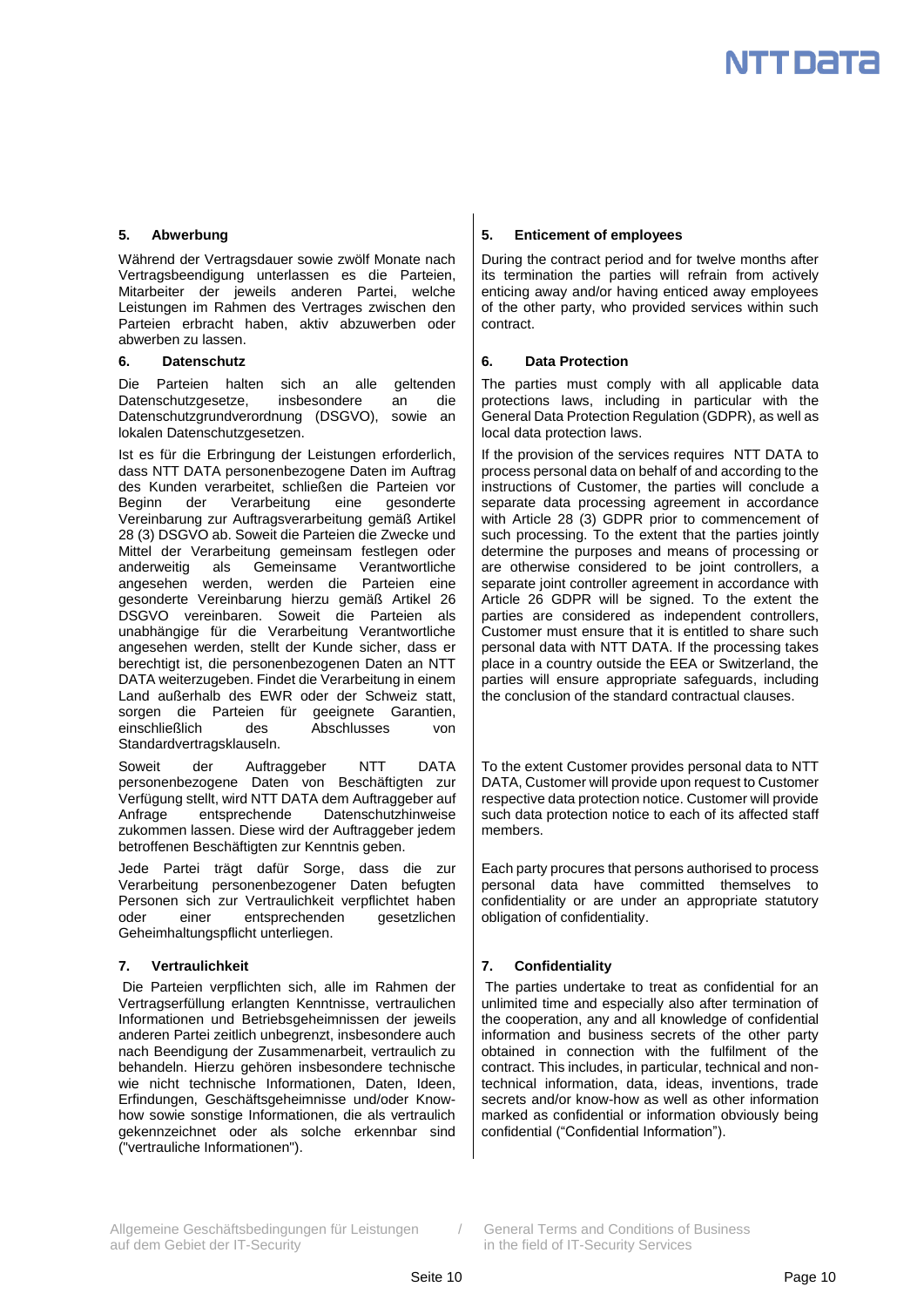

Die Parteien sind gegenseitig verpflichtet, sämtliche vertraulichen Informationen und vertrauliches Material Dritten nicht zugänglich zu machen und alle angemessenen Vorkehrungen zu deren Vertraulichkeitsschutz zu treffen. Als Dritte gelten nicht Mitarbeiter der NTT DATA oder ihrer Konzernunternehmen, sofern und soweit sie vertrauliche Informationen zum Abschluss dieses Vertrages oder zur Ausübung ihrer Tätigkeit benötigen. Die Geheimhaltungspflicht findet keine Anwendung auf vertrauliche Informationen und Betriebsgeheimnisse, die

- (i) im Zeitpunkt der Offenbarung bereits öffentlich bekannt waren oder danach öffentlich bekannt werden, ohne dass eine Verletzung der vorstehenden Bestimmungen hierfür mit ursächlich ist,
- (ii)von einer Partei unter ausdrücklichem Hinweis auf die Nichtvertraulichkeit offenbart wurde,
- (iii)sich bereits vor der Offenbarung in rechtmäßigem Besitz der anderen Partei befanden,
- (iv) vom Informationsempfänger unabhängig und ohne Verletzung von Geheimhaltungspflichten eigenständig entwickelt wurden, oder
- (v) aufgrund gesetzlicher Vorschriften, richterlicher oder behördlicher Anordnung zu offenbaren sind (wobei die eine Partei der anderen hiervon unverzüglich in Kenntnis setzen wird, sofern und soweit dies rechtlich erlaubt ist).

Die Beweislast für das Vorliegen einer der vorstehenden Ausnahmen trägt die Partei, die sich hierauf beruft.

Dienst- und Beratungsleistungen sowie Support und Wartung werden als Dauerschuldverhältnis erbracht. Sofern nicht anderweitig vereinbart, ist eine Kündigung frühestens nach einem Vertragsjahr mit einer Kündigungsfrist von drei Monaten zum Monatsende möglich.

Sollte eine Kündigung zu diesem Zeitpunkt nicht erfolgen, verlängert sich das jeweilige Vertragsverhältnis um jeweils ein weiteres Vertragsjahr. Bei Dauerschuldverhältnissen besitzt NTT DATA im Rahmen der gesetzlichen Vorschriften ein außerordentliches Kündigungsrecht aus wichtigem Grund. Ein wichtiger Grund in diesem Sinne liegt insbesondere bei der Eröffnung eines Insolvenzverfahrens vor. § 119 der Insolvenzordnung bleibt unberührt. NTT DATA hat das Recht, bei Zahlungsverzug und mangelhafter Mitwirkung durch den Kunden Leistungen im Rahmen der gesetzlichen Bestimmungen zurückzubehalten und/oder auszusetzen.

Jede Kündigung bedarf der Unterzeichnung des Originaldokuments und der Zustellung mittels Einschreiben an die jeweils andere Partei.

The parties are mutually committed not to disclose any Confidential Information or confidential material to third parties, and to take all appropriate precautions to preserve the confidentiality of such information or material. Employees of NTT DATA or its affiliated group companies are not considered to be third parties, if and insofar as they need to know Confidential Information for the conclusion of this contract or to perform their tasks.

The obligation of secrecy does not extend to Confidential Information and business secrets which

- (i) were already disclosed to the public at the time of disclosure or have become publicly known after disclosure without breaching the above provisions being a contributory cause,
- (ii) were disclosed by a party with express reference to its non-confidentiality,
- (iii)were already in the other party's lawful possession before disclosure,
- (iv)were developed by the receiving party independently from the disclosing party and without breaching any confidentiality obligation, or
- (v) have to be disclosed due to statutory regulations, judicial or official orders (whereby the party must inform the other party without undue delay, if and insofar as legally permitted).

The party invoking any of the above exemptions must bear the burden of proof.

## **8. Laufzeit/Kündigung 8. Term of contract/termination**

Consulting and other services, and support and maintenance, are ongoing obligations. Where not otherwise agreed, the contract can be terminated after one contractual year at the earliest, by giving notice of three months to the end of the month.

Should the contract not be terminated at the end of any such year, the contractual relationship will be extended by a further year. With regard to ongoing obligations, NTT DATA has, in accordance with German statutory provisions, the right to terminate the contract for good cause. Good cause includes, without limitation, the initiation of bankruptcy proceedings. The provisions of section 119 of the German Ordinance on Insolvency remain unaffected hereby. Should Customer fail to make full and timely payment or fail to fulfil his duties of cooperation, NTT DATA will be entitled to withhold and/or suspend services in accordance with statutory provisions.

Any termination requires the signature of the original document and delivery by registered mail to the other party.

Allgemeine Geschäftsbedingungen für Leistungen / General Terms and Conditions of Business auf dem Gebiet der IT-Security in the field of IT-Security Services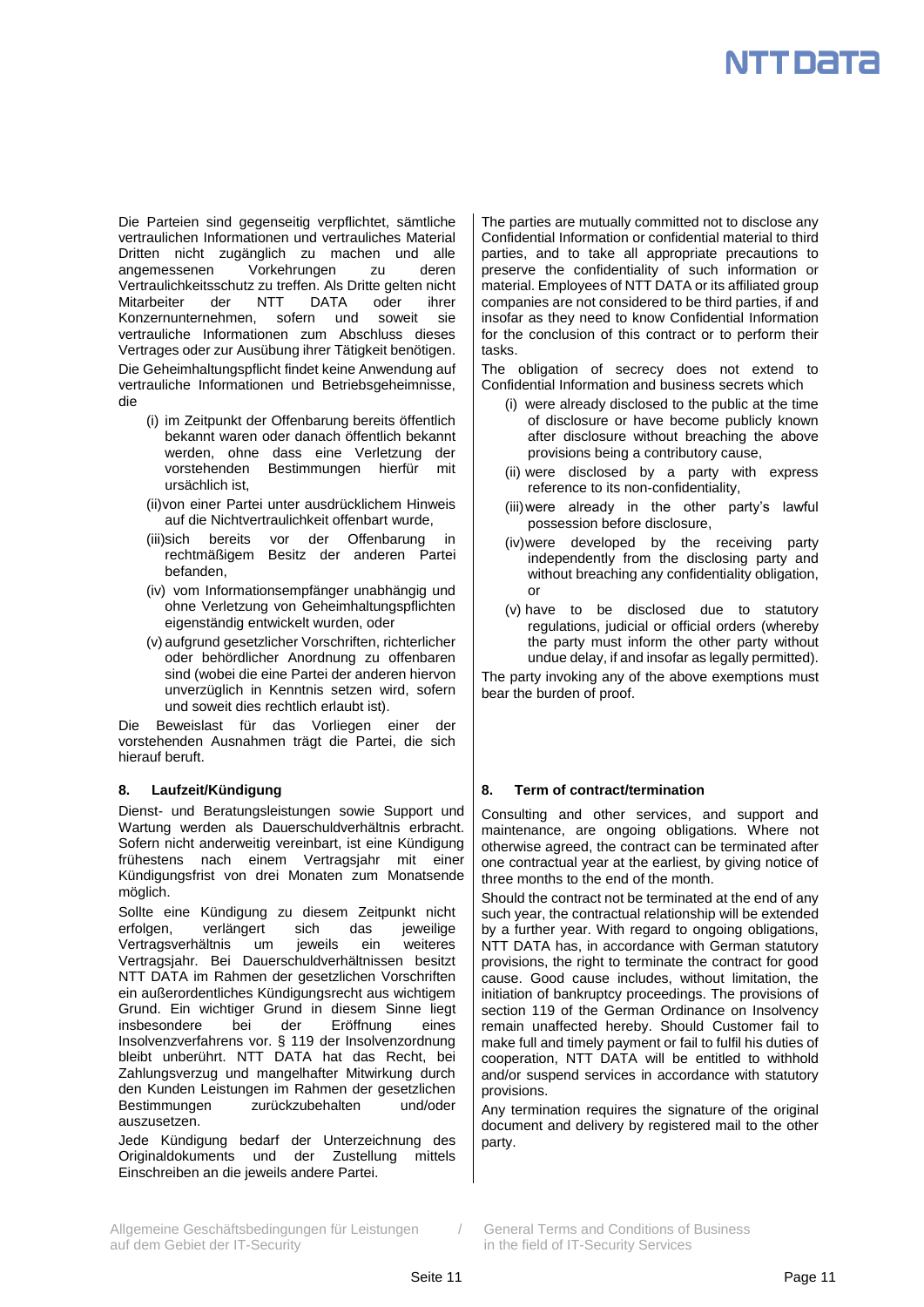## **9. Zahlungen 9. Payments**

Soweit nichts Anderweitiges vereinbart wurde, sind sämtliche Zahlungen 30 Kalendertage nach Rechnungserhalt ohne Skontoabzug zur Zahlung fällig. NTT DATA behält sich nach eigenem Ermessen vor, Leistungen nur gegen Vorauskasse zu erbringen.

Zahlungen des Auftraggebers gelten erst dann als bewirkt, wenn der Betrag dem Konto von NTT DATA gutgeschrieben wurde.

Alle Preise verstehen sich zuzüglich der zum Zeitpunkt<br>der Leistungserbringung gültigen gesetzlichen der Leistungserbringung Umsatzsteuer.

Ein Zurückbehaltungsrecht des Kunden besteht nur beschränkt auf dasselbe Vertragsverhältnis und bei Mängeln nur in Höhe des Dreifachen der zur Beseitigung der Mängel erforderlichen Aufwendungen.

Der Auftraggeber kann nur mit unbestrittenen oder rechtskräftig festgestellten Forderungen gegen NTT DATA aufrechnen oder ein Zurückbehaltungsrecht geltend machen, es sei denn, dass die Gegenforderung des Auftraggebers auf einer Leistungsstörung betreffend die Leistung beruht, für die NTT DATA seinerseits die Zahlung vom Auftraggeber verlangt.

Bei Zahlungsverzug des Kunden richten sich die Ansprüche von NTT DATA nach den gesetzlichen Verzugsregelungen. NTT DATA steht es jedoch frei, bei einem nachgewiesenen höheren Verzugsschaden diesen gegenüber dem Kunden geltend zu machen.

Bei Dauerschuldverhältnissen kann NTT DATA dem Kunden eine Erhöhung der Preise spätestens 8 Wochen vor Beginn der geplanten Erhöhung mitteilen. Die Erhöhung der Preise gilt als angenommen, wenn der Kunde nicht innerhalb von 4 Wochen ab Datum der Mitteilung der Erhöhung kündigt. Die Kündigung bedarf der Unterzeichnung des Originaldokuments und der Zustellung mittels Einschreiben an die jeweils andere Partei.

Where not otherwise agreed, all amounts are payable in full 30 days after receipt of invoice, with no discounts. NTT DATA reserves the right, at its own discretion, to provide services only once advance payment has been received.

Payments are deemed effective only once the amount becomes finally available on NTT DATA's bank account.

All prices are without the statutory turnover tax as applicable at the time the service is provided.

Customer may only withhold payment and within the scope of one and the same contractual relationship and only where defects have been identified, and then only in an amount equivalent to three times the expenditure required to rectify such defects.

Customer may only set off undisputed or legally established claims against NTT DATA or assert a right of retention, unless Customer's counterclaim is based on a defect in performance concerning the service for which NTT DATA, for its part, demands payment from Customer.

Should Customer default on payment, NTT DATA's rights will be in accordance with the statutory provisions on default of payment. However, NTT DATA is entitled, where it can demonstrate that the damages incurred are higher than the amount foreseen by statutory provisions, to demand corresponding additional compensation from Customer.

With regard to ongoing obligations, NTT DATA will notify Customer of any increase in prices at least eight weeks before the increase comes into force. An increase in prices is considered accepted if Customer does not give notice to terminate the contract within four weeks of the date of notification of said price increase. The termination requires the signature of the original document and delivery by registered mail to the other party.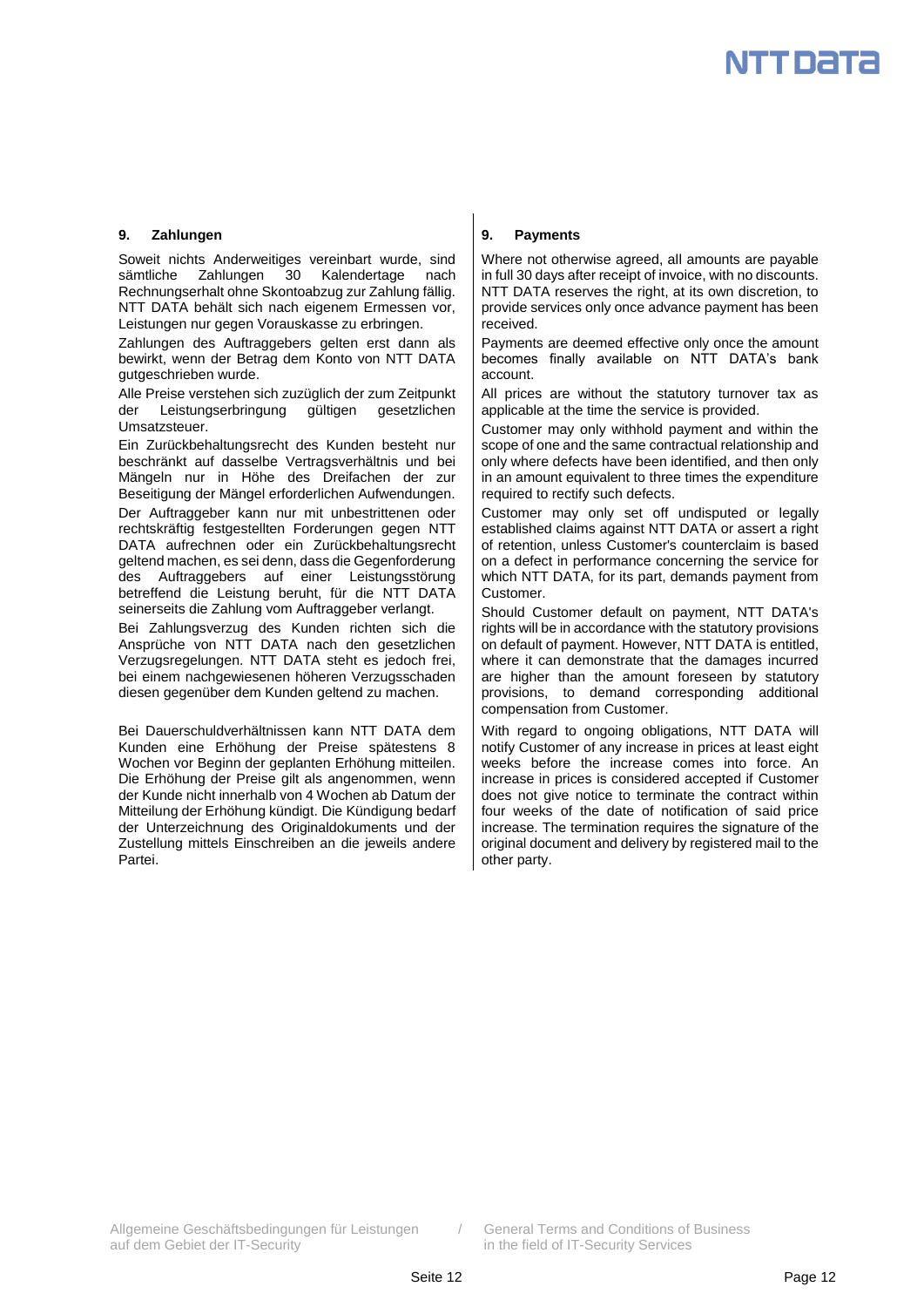

NTT DATA ist nach vorheriger schriftlicher Zustimmung (E-Mail ausreichend) des Kunden berechtigt, diesen als Referenzkunden zu benennen. Der Kunde kann eine einmal erteilte Zustimmung aus wichtigem Grund widerrufen. Im Falle des Widerrufs bleibt NTT Data berechtigt, bereits erstelltes Werbematerial zu verbrauchen. Die Nennung als Referenzkunde erfolgt im Sales Prozess (z.B. in Angeboten oder Präsentationen für potentiellen Kunden) und online auf der Unternehmenswebseite von NTT Data, dies kann nach erfolgter Zustimmung durch den Kunden die Darstellung des Firmenlogos, die Nennung des Firmennamen sowie eine kurze Beschreibung des konkreten Projektes einschließen. Der Kunde räumt NTT Data zwecks Verwendung von Logo und Namen ein einfaches, zeitlich und räumlich unbeschränktes, nicht übertragbares Nutzungsrecht hinsichtlich der hierfür erforderlichen Namens- und Markenrechte ein.

## **12. Exportkontrolle 12. Export Control**

12.1 Die zu liefernde Hard- und/oder Software unterliegt möglicherweise export- und importrechtlichen Vorschriften. Die Vertragserfüllung durch NTT DATA erfolgt unter der Annahme, dass die Hard- und/oder Software in dem im Angebot benannten Installationsort als endgültiges Bestimmungsziel verbleibt. Sofern kein Installationsort angegeben ist, gilt der Sitz oder die Niederlassung von NTT DATA, welche der Vertragsabwicklung befasst ist, als maßgebliches endgültiges Bestimmungsziel.

12.2 Ein (Re-) Export darf ausschließlich unter Einhaltung der anwendbaren export- und importrechtlichen Vorschriften (z.B. Dual Use Verordnung, US Export- und Importrecht, Vorschriften des United Nations Security Council und der Europäischen Union sowie der entsprechenden Mitgliedsstaaten) erfolgen und unter Einholung gegebenenfalls erforderlicher Genehmigungen, für welche der Auftraggeber verantwortlich ist. Der Auftraggeber ist verpflichtet, sich vorher bei den zuständigen Behörden (z. B. Bundesamt für Wirtschaft und Ausfuhrkontrolle – BAFA – www.bafa.de) zu informieren. Die vorgenannten Verpflichtungen, sofern die deutsche Außenwirtschaftsverordnung auf diesen Vertrag Anwendung findet, gelten nur bezüglich Maßnahmen gegen Staaten, gegen die auch (i) der Sicherheitsrat der Vereinten Nationen nach Kapitel VII der Charta der Vereinten Nationen, (ii) der Rat der Europäischen Union des Kapitels 2 des Vertrags über die Europäische Union oder (iii) die Bundesrepublik Deutschland wirtschaftliche Sanktionsmaßnahmen beschlossen haben. Darüber hinaus darf ein Export sowie eine Nutzung der Hard- und/oder Software ausschließlich in den Grenzen der vertraglich eingeräumten Nutzungsrechte erfolgen.

## **11. Referenzkundennennung 11. Reference Customer Naming**

NTT DATA is entitled, with the prior written consent (email sufficient) of the Customer, to name the Customer as a reference customer. The Customer may revoke consent once granted for good cause. In the event of revocation, NTT DATA remains entitled to use up advertising material already produced. The naming as a reference customer may take place in the sales process (e.g. in offers or presentations for potential customers) and online on the corporate website of NTT Data; this may include the display of the company logo, the naming of the company name as well as a brief description of the specific project after consent has been given by the Customer. For the purpose of using the logo and name, the Customer grants NTT Data a non-exclusive, non-transferable right of use, unlimited in time and space, with regard to the name and trademark rights required for this purpose.

12.1 The offered hardware and/or software might be subject to export and import regulations. NTT DATA's performance of the contract is subject to the assumption that the hardware and/or software will remain in the place of installation named in the offer as the final destination. If no place of installation is specified, the registered office or branch office of NTT DATA, which is involved in the execution of the contract, is deemed to be the relevant final destination.

12.2 A (re-) export may only be carried out in compliance with the applicable export and import regulations (e.g. Dual Use Regulation, US export and import law, regulations of the United Nations Security Council and the European Union as well as the respective member states) and by obtaining any necessary permits for which Customer is responsible. Customer is responsible to inform himself in advance at the responsible authorities (e.g. Federal Office of Economics and Export Control - BAFA - www.bafa.de). The aforementioned obligations, insofar as the German Foreign Trade and Payments Ordinance ("Außenwirtschaftsordnung") applies to this contract, only applies with regard to measures against states towards which (i) the United Nations Security Council under Chapter VII of the Charter of the United Nations, (ii) the Council of the European Union of Chapter 2 of the Treaty on European Union or (iii) the Federal Republic of Germany have also adopted economic sanctions measures. Furthermore, any export as well as any use of the hardware and/or software may only take place within the limits of the rights of use granted by contract

Allgemeine Geschäftsbedingungen für Leistungen / General Terms and Conditions of Business auf dem Gebiet der IT-Security in the field of IT-Security Services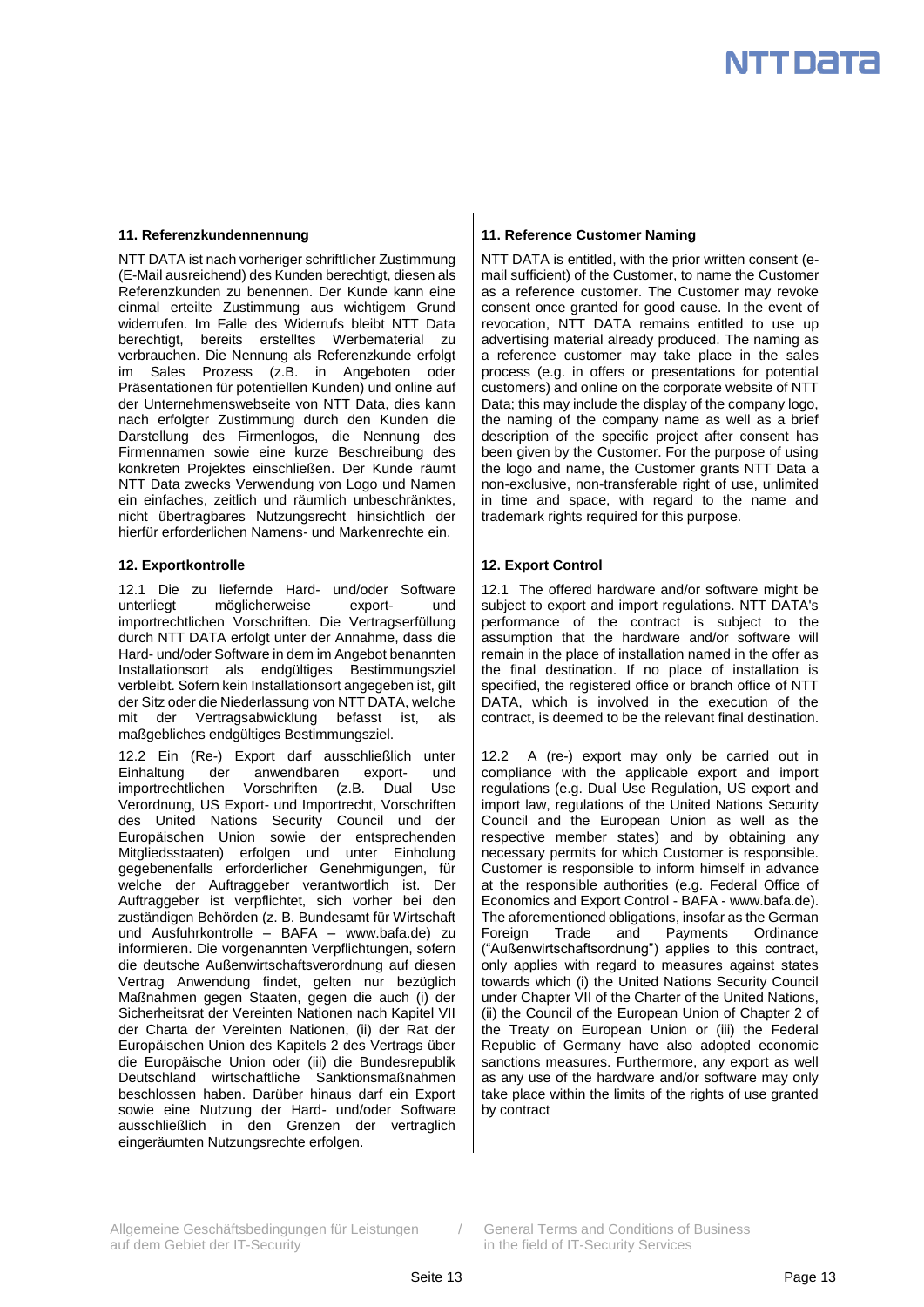## **13. Schlussbestimmungen 13. Final provisions**

Sämtliche Geschäftsbeziehungen von NTT DATA unterliegen ausschließlich dem Recht der Bundesrepublik Deutschland.

Das UN-Kaufrecht wird ausdrücklich ausgeschlossen.

Soweit in diesen AGB Schriftform gefordert wird, ist die Unterzeichnung des Erklärenden erforderlich, es sei denn es ist ausdrücklich eine Erklärung in anderer Form (z.B. E-Mail) gestattet. Für die Unterzeichnung ist eine elektronische Unterzeichnung (z.B. eingescannte Unterschrift, digitale Unterschrift) ausreichend, eine qualifizierte elektronische Signatur ist nicht erforderlich. Die Übermittlung der Erklärung durch telekommunikative Mittel ist gestattet.

Erfüllungsort für Lieferung und Leistung ist der Geschäftssitz von NTT DATA.

Ausschließlicher Gerichtsstand ist, soweit rechtlich zulässig, München.

NTT DATA ist berechtigt, nach eigener Wahl, eigene Ansprüche am Gerichtsstand des Kunden geltend zu machen.

Werktage sind Tage von Montag bis Freitag, die keine offiziellen Feiertage sind. Es gelten die Feiertage am Hauptsitz von NTT DATA. Der 24.12. und 31.12. eines jeden Jahres gelten nicht als Werktage.

Im Falle von Widersprüchen zwischen der deutschen und der englischen Sprachversion dieser AGB, geht die deutsche Version vor.

All NTT DATA' business relationships are subject exclusively to the law of the Federal Republic of Germany.

The UN Convention on the International Sale of Goods will not apply.

Insofar as written form is required for certain declarations in these T&Cs, the signature of the person making the declaration is required, unless a declaration in another form (e.g. e-mail) is expressly permitted. An electronic signature (e.g. scanned signature, digital signature) is sufficient for the signature, a qualified electronic signature is not required. Transmission of the declaration by telecommunicative means is permitted.

Place of performance for goods and services is the registered business headquarters of NTT DATA.

In so far as legally permissible, the sole venue for all any disputes is Munich, Germany.

NTT DATA is entitled, at its own discretion, to bring action at Customer's venue.

Working days are days from Monday to Friday which are not official bank holidays. The relevant bank holidays are those of the location, in which NTT DATA has its registered office. December 24th and December 31st are not considered working days.

In the event of any inconsistency between the German and English language versions of these T&Cs, the German version prevails.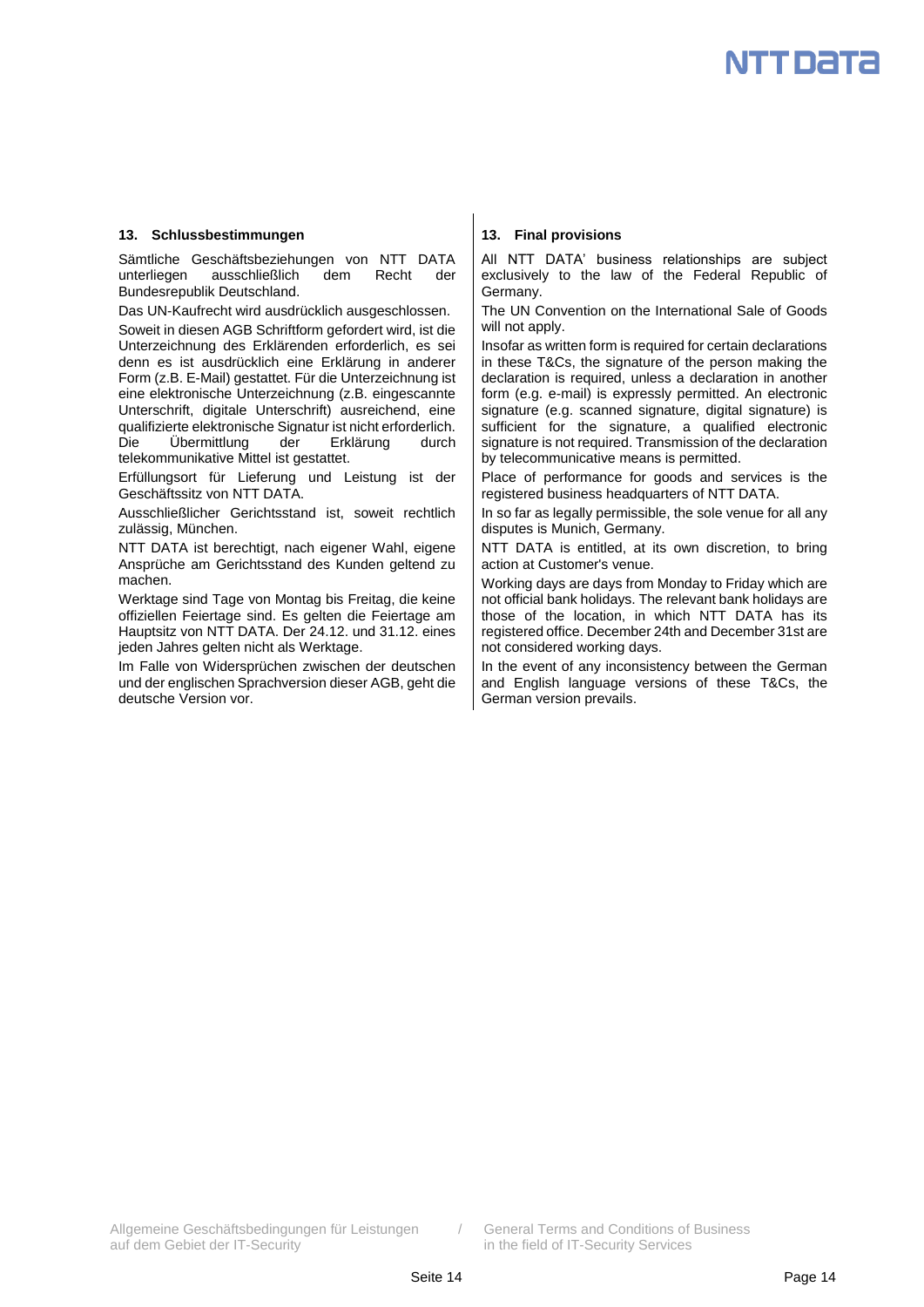## **Annex 1**

**Ergänzung und Änderung zu den Allgemeinen Geschäftsbedingungen für Leistungen auf dem Gebiet der IT-Security der NTT DATA Deutschland GmbH mit Vertragspartnern in Österreich**

Für Verträge, die durch die NTT DATA Deutschland GmbH mit Vertragspartnern in Österreich abgeschlossen wurden, gelten die obenstehenden Allgemeine Geschäftsbedingungen für Leistungen auf dem Gebiet der IT-Security mit den untenstehenden Ausnahmen.

Abweichend zu diesen AGB gelten für Verträge, die durch die NTT DATA Deutschland GmbH mit Vertragspartnern in Österreich geschlossen werden, die nachstehenden Sonderbestimmungen.

Die nachstehend genannten Absätze ersetzen in Verträgen der NTT DATA Deutschland GmbH mit Vertragspartnern in Österreich, die in den obenstehenden AGB mit derselben Nummerierung bezeichneten Absätze. Darüber hinaus bleiben die obenstehenden AGB und deren Bestimmungen vollinhaltlich anwendbar:

## **1. Vertragliche Grundlagen 1. Key provisions**

## **1.1 Geltungsbereich 1.1 Scope**

Diese Allgemeinen Geschäftsbedingungen (AGB) gelten für sämtliche Rechtsgeschäfte und sämtliche Dienstleistungen und/oder Lieferungen der NTT DATA Deutschland GmbH (nachfolgend "**NTT DATA**") in Österreich und im Ausland im Umfeld von Leistungen zur IT-Security.

## **1.3 Art der Dienste und Produkte 1.3 Type of services and products**

NTT DATA erbringt Dienstleistungen und Produktlieferungen auf dem Gebiet der IT-Security. Art und Umfang der erbrachten Dienstleistung, bzw. gelieferten Produkte ergeben sich aus dem Angebot und den technischen Leistungsbeschreibungen hierzu. Leistungsbeschreibungen im Sinne der AGB, der BVB sowie aller sonstigen Verträge und Erklärungen von NTT DATA sind nur diejenigen Dokumente, welche explizit als Leistungsbeschreibung bezeichnet sind.

Allgemeine Geschäftsbedingungen für Leistungen / General Terms and Conditions of Business auf dem Gebiet der IT-Security in the field of IT-Security Services

**Addition and Amendment to the General Terms and Conditions of Business in the field of IT-Security Services of NTT DATA Deutschland GmbH with contractual partners in Austria**

For contracts concluded by NTT DATA Deutschland GmbH with contractual partners in Austria, the above General Terms and Conditions of Business in the field of IT-Security Services apply with the following exceptions.

By way of derogation from these General Terms and Conditions, the following special provisions apply to contracts concluded by NTT DATA Deutschland GmbH with contractual partners in Austria.

In contracts concluded by NTT DATA Deutschland GmbH with contractual partners in Austria, the following paragraphs replace the paragraphs designated by the same numbering in the above-mentioned General Terms and Conditions. Apart from these special provisions, the above-mentioned General Terms and Conditions and their provisions remain fully applicable:

These Terms and Conditions of Business apply to all transactions of, and to all services and/or products provided by NTT DATA Deutschland GmbH (hereinafter "**NTT DATA**") in Austria and other countries in the field of IT security services.

NTT DATA provides IT security services and products. The type and scope of the service provided, or products supplied, are given in the corresponding quotation, and the accompanying technical specifications. Specifications under these terms and conditions and under all other contractual documents or statements on the part of NTT DATA are only deemed to be specifications where they are expressly designated as such.

Seite 15 Page 15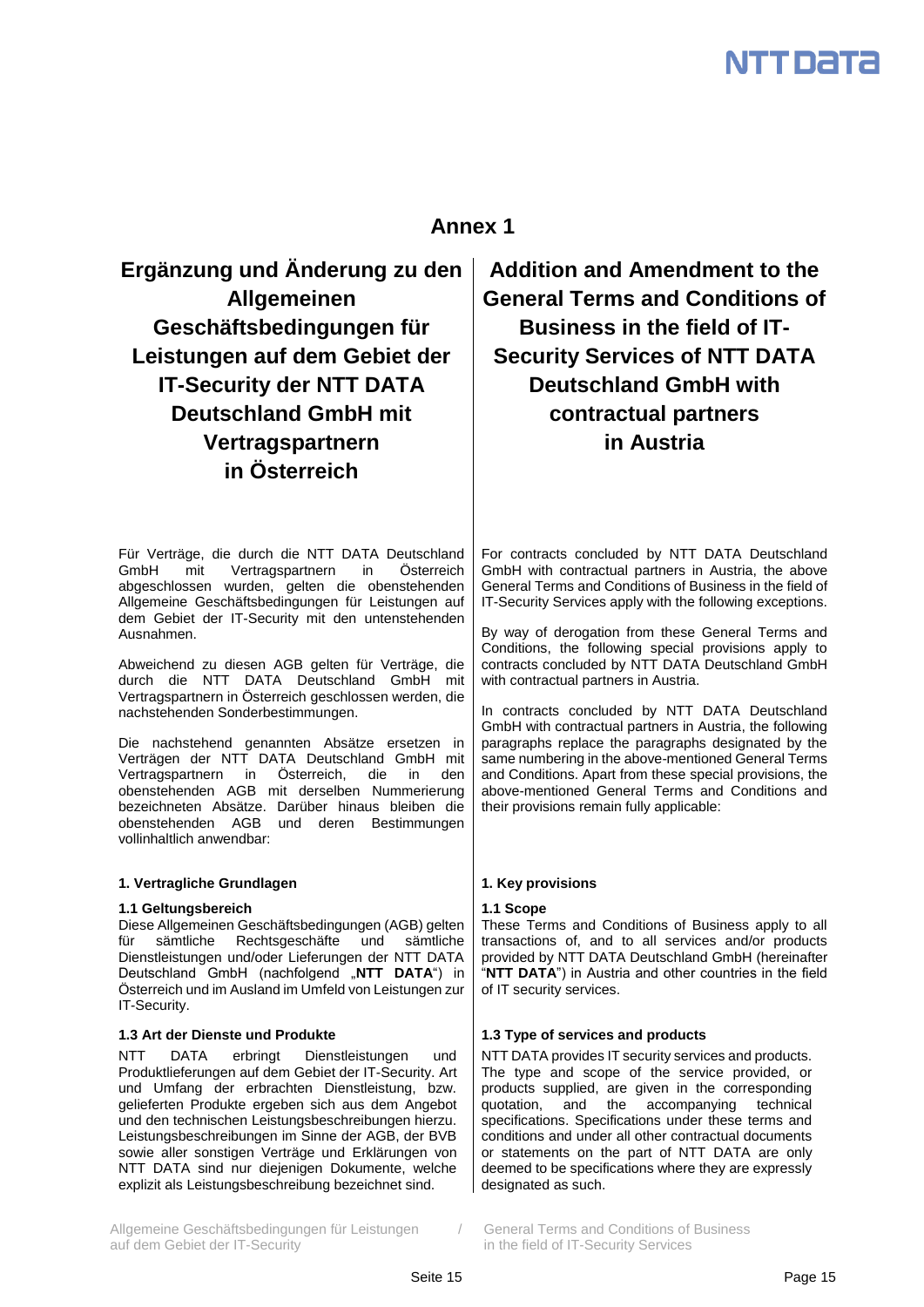Die rechtlichen Grundlagen für

- Hardwarelieferungen,
- Softwarelieferungen,
- Dienstleistungen/Beratungsleistungen und
- Support und Wartung

sind im Folgenden geregelt. Soweit einem Angebot keine besonderen Vertragsbedingungen zu Grunde liegen, gelten ausschließlich diese AGB. Soweit nicht ausdrücklich vereinbart, erbringt NTT DATA in keinem Falle eine werkvertragliche Leistung im Sinne des § 1151 und der §§ 1165ff ABGB. Dies gilt auch dann, wenn einzelne erbrachte Leistungen durch Gegenzeichnen von Leistungsprotokollen, Stundenzetteln oder sonstigen Leistungsbestätigungen vom Kunden abgenommen, d.h. deren Erbringung als solche bestätigt werden.

## **2. Inhalt der Leistungen 2. Deliverables:**

## **2.1 Hardwarelieferungen 2.1 Hardware products**

Hinsichtlich sämtlicher Hardwarelieferungen gilt die Erbringung ab Geschäftssitz von NTT DATA als vereinbart. Sämtliche Transport- und Lieferkosten sind vom Kunden zu tragen, sofern dies nicht ausdrücklich anderweitig vereinbart wurde. NTT DATA übernimmt kein Beschaffungsrisiko gegenüber Zulieferern. Das Transportrisiko liegt beim Kunden.

Die vertraglich bedungenen bzw. vorausgesetzten Eigenschaften der Produkte sowie deren vertraglicher Verwendungszweck im Sinne des § 922 ABGB richtet sich ausschließlich nach der Leistungsbeschreibung im Angebot.

Abweichende Vereinbarungen bedürfen der schriftlichen Bestätigung.

## **2.3 Dienstleistungen / Beratungsleistungen: 2.3 Consulting and other services**

NTT DATA erbringt Dienst- und Beratungsleistungen auf dem Gebiet der IT-Security und/oder der Installation und Implementierung gelieferter Hard- und Software. Es wird ausdrücklich darauf hingewiesen, dass diese Dienst- und Beratungsleistungen als Dienstvertrag im Sinne der §§ 1151 ff ABGB durchgeführt werden, sofern nicht eine ausdrücklich hiervon abweichende vertragliche Vereinbarung besteht.

The legal provisions for

- Hardware products,
- Software products,
- Services/consulting and
- Support and maintenance

are given hereinafter. In so far as a quotation is not subject to any special contractual provisions, these terms and conditions apply exclusively. Where not explicitly otherwise agreed, NTT DATA does not supply products or services within the scope of contracts with defined results [Werkvertrag], as described by section 1151 and 1165 (et seq.) of the Austrian Civil Code [ABGB]. This remains valid even when, for individual services, Customer has countersigned an acceptance protocol, time sheet, or any other form of confirmation of fulfilment or delivery.

For all hardware products, place of performance is the official registered headquarters of NTT DATA. Customer bears all transport and delivery costs, where not otherwise expressly agreed. NTT DATA does not assume any procurement risk as regards suppliers. Customer bears the risk of transportation.

The contractually stipulated or presupposed properties of the products as well as the purpose of contract pursuant to section 922 of the Austrian Civil Code [ABGB] are solely and exclusively the properties and the purpose described in the specifications attached to the quotation.

Any properties or any purpose that differ therefrom must be confirmed by NTTDATA in writing.

## a) Allgemeines a) General provisions

NTT DATA provides consulting and other services in the field of IT security, and/or for installation and implementation of hardware and software supplied by NTT DATA. Such consulting and other services are delivered under service contracts [Dienstvertrag], as defined by section 1151 (et seq.) of the Austrian Civil Code [ABGB], where not otherwise expressly contractually agreed.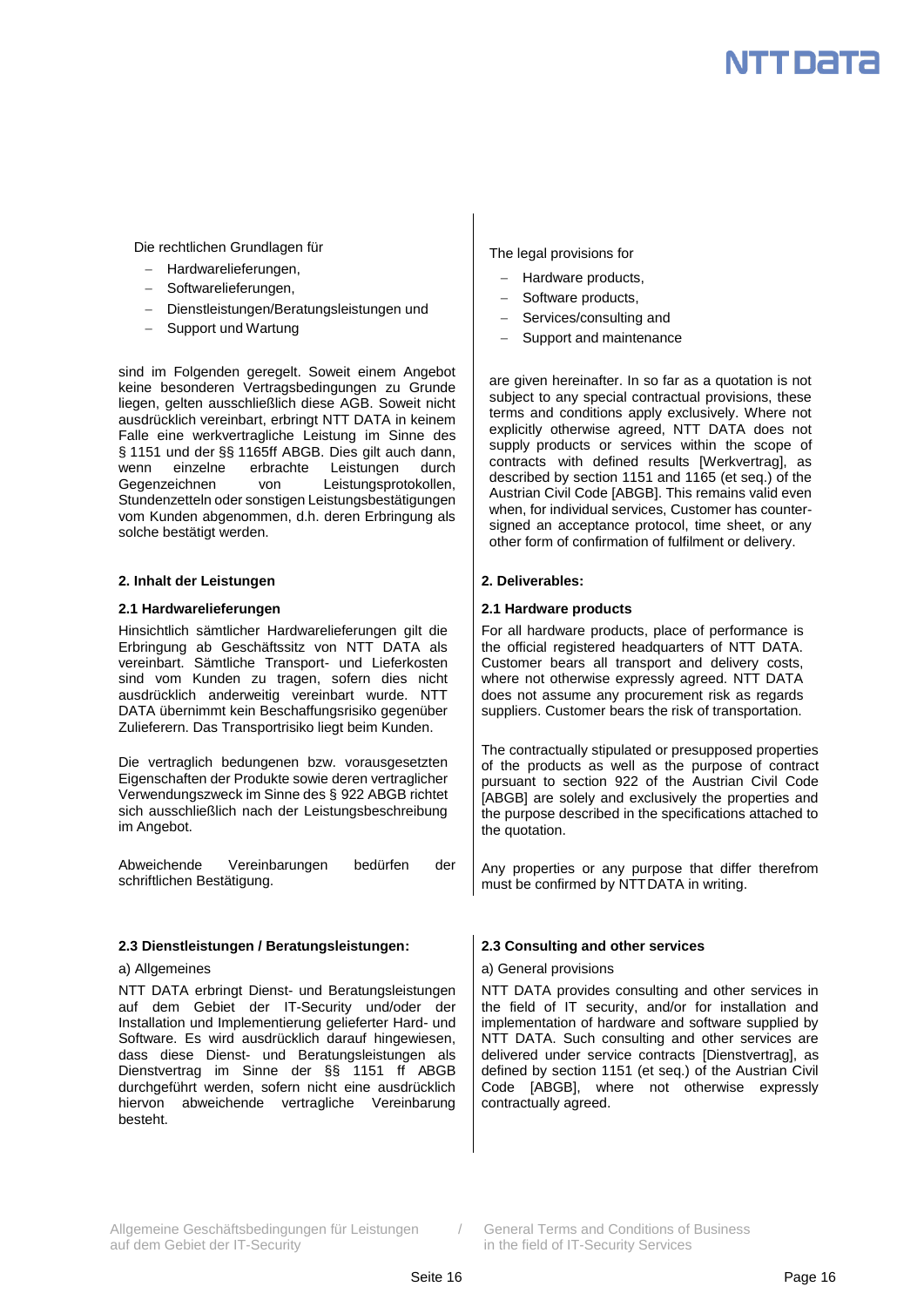## **4. Regelungen für Hardwarelieferungen, Softwarelieferungen, Dienst- und Beratungsleistungen und Support und Wartung**

## **4.1 Gewährleistung**

b) Dienstleistungen / Beratungsleistungen Support und Wartung

Die Gewährleistung für Dienst- und Beratungsleistungen und/oder Support und Wartung ergibt sich aus den gesetzlichen Vorschriften des Dienstvertrages, §§ 1151 ff ABGB. NTT DATA weist darauf hin, dass wesentliche Teile der Systemumgebung (Software, Hardware, Netzwerke) während der Erbringung von Support und Wartungsleistungen nicht verfügbar sein können.

Dienst- und Beratungsleistungen sowie Support und Wartung werden als Dauerschuldverhältnis erbracht. Sofern nicht anderweitig vereinbart, ist eineKündigung frühestens nach einem Vertragsjahr mit einer Kündigungsfrist von drei Monaten zum Monatsende möglich. Sollte eine Kündigung zu diesem Zeitpunkt nicht erfolgen, verlängert sich das jeweilige Vertragsverhältnis um jeweils ein weiteres Vertragsjahr. Bei Dauerschuldverhältnissen besitzt NTT DATA im Rahmen der gesetzlichen Vorschriften ein außerordentliches Kündigungsrecht aus wichtigem Grund. Ein wichtiger Grund in diesem Sinne liegt insbesondere bei der Eröffnung eines Insolvenzverfahrens vor. § 25b der Insolvenzordnung bleibt unberührt. NTT DATA hat das Recht, bei Zahlungsverzug und mangelhafter Mitwirkung durch den Kunden Leistungen im Rahmen der gesetzlichen Bestimmungen zurückzubehalten und/oder auszusetzen.

Jede Kündigung bedarf der Unterzeichnung des Originaldokuments und der Zustellung mittels Einschreiben an die jeweils andere Partei.

Die Parteien werden versuchen, alle Probleme, die bei der Durchführung dieses Vertrages entstehen, gütlich durch Verhandlungen zu lösen.

Sofern dies nicht binnen angemessener Frist gelingt, sind die Parteien berechtigt, ihre Ansprüche gerichtlich geltend zu machen.

Durch diese Vereinbarung ist keine Partei gehindert, ein gerichtliches Eilverfahren, insbesondere ein einstweiliges Verfügungsverfahren durchzuführen.

## **13. Schlussbestimmungen 13. Final provisions**

Sämtliche Geschäftsbeziehungen von NTT DATA unterliegen ausschließlich österreichischem Recht. Das UN-Kaufrecht wird ausdrücklich ausgeschlossen.

Allgemeine Geschäftsbedingungen für Leistungen / General Terms and Conditions of Business auf dem Gebiet der IT-Security in the field of IT-Security Services

## **4. Provisions for hardware products, software products, consulting and other services, support and maintenance**

## **4.1 Warranty**

b) Consulting and other services, support and maintenance

The warranty for consulting and other services and/or support and maintenance is defined by the statutory provisions governing service contracts, i.e. section 1151 (et seq.) of the Austrian Civil Code [ABGB]. NTT DATA hereby draws attention to the potential unavailability of material parts of the systems environment (i.e., without limitation, software, hardware, and networks) while support and maintenance services are being provided.

## **8. Laufzeit/Kündigung 8. Term of contract/termination**

Consulting and other services, and support and maintenance, are ongoing obligations. Where not otherwise agreed, the contract can be terminated after one contractual year at the earliest, by giving notice of three months to the end of the month.

Should the contract not be terminated at the end of any such year, the contractual relationship will be extended by a further year. With regard to ongoing obligations, NTT DATA has, in accordance with Austrian statutory provisions, the right to terminate the contract for good cause. Good cause includes, without limitation, the initiation of bankruptcy proceedings. The provisions of section 25b of the Austrian Ordinance on Insolvency remain unaffected hereby. Should Customer fail to make full and timely payment or fail to fulfil his duties of cooperation, NTT DATA is entitled to withhold and/or suspend services in accordance with statutory provisions.

Any termination requires the signature of the original document and delivery by registered mail to the other party.

## **10. Mediationsklausel 10. Arbitration provisions**

The parties will make all efforts to resolve any problems that arise within the scope of the contractual relationship amicably by negotiation.

If this does not succeed within a reasonable period of time, the parties are entitled to assert their claims in court.

The above provisions do not prevent either party from seeking recourse through expedited court proceedings, in particular, without limitation, recourse in the form of injunction.

All NTT DATA' business relationships are subject exclusively to Austrian law. The UN Convention on the International Sale of Goods does not apply.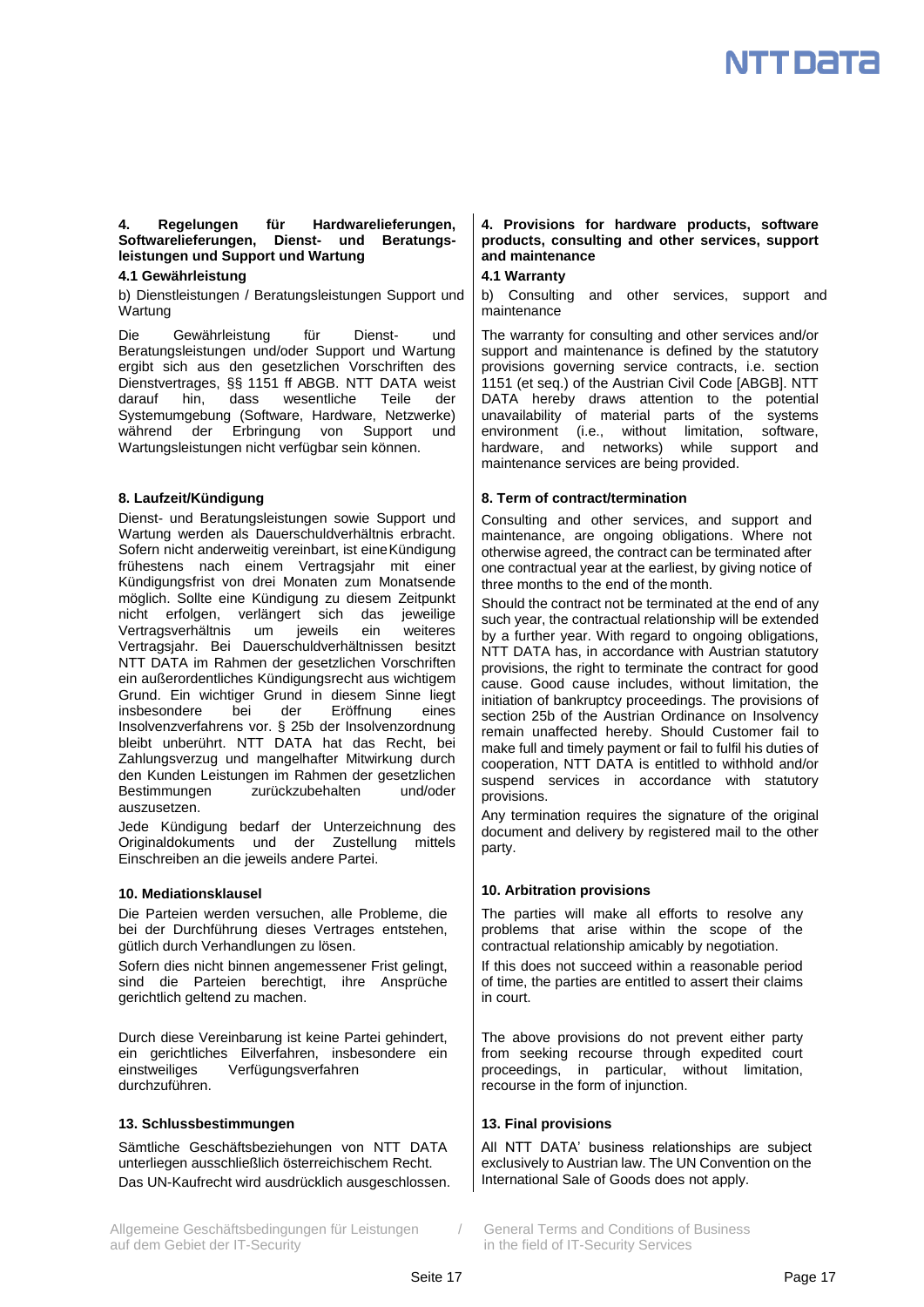Soweit in diesen AGB Schriftform gefordert wird, ist die Unterzeichnung des Erklärenden erforderlich, es sei denn es ist ausdrücklich eine Erklärung in anderer Form (z.B. E-Mail) gestattet. Für die Unterzeichnung ist eine elektronische Unterzeichnung (z.B. eingescannte Unterschrift, digitale Unterschrift) ausreichend, eine qualifizierte elektronische Signatur ist nicht erforderlich. Die Übermittlung der Erklärung durch telekommunikative Mittel ist gestattet.

Erfüllungsort für Lieferung und Leistung ist der Geschäftssitz von NTT DATA.

Ausschließlicher Gerichtsstand ist das für Wien, Innere Stadt sachlich zuständige Gericht.

NTT DATA ist berechtigt, nach eigener Wahl, eigene Ansprüche am Gerichtsstand des Kunden geltend zu machen.

Änderungen der AGB IT sowie des vorliegenden Dokumentes bedürfen der Schriftform.

Werktage sind Tage von Montag bis Freitag, die keine Feiertage sind. Als Feiertage gelten die gesetzlichen Feiertage der Republik Österreich.

Im Falle von Widersprüchen zwischen der deutschen und der englischen Sprachversion dieser AGB, geht die deutsche Version vor.

Insofar as written form is required for certain declarations in these T&Cs, the signature of the person making the declaration is required, unless a declaration in another form (e.g. e-mail) is expressly permitted. An electronic signature (e.g. scanned signature, digital signature) is sufficient for the signature, a qualified electronic signature is not required. Transmission of the declaration by telecommunicative means is permitted.

Place of performance for goods and services is the registered business headquarters of NTT DATA.

The sole venue for all any disputes is the competent court for the First District of Vienna, Austria.

NTT DATA is entitled, at its own discretion, to bring action at Customer's venue.

Amendments of this documents as well as the T&C IT must be made in writing.

Working days are deemed to be days from Monday to Friday which are not public holidays. The relevant public holidays are the statutory public holidays of the Republic of Austria.

In the event of any inconsistency between the German and English language versions of these T&Cs, the German version prevails.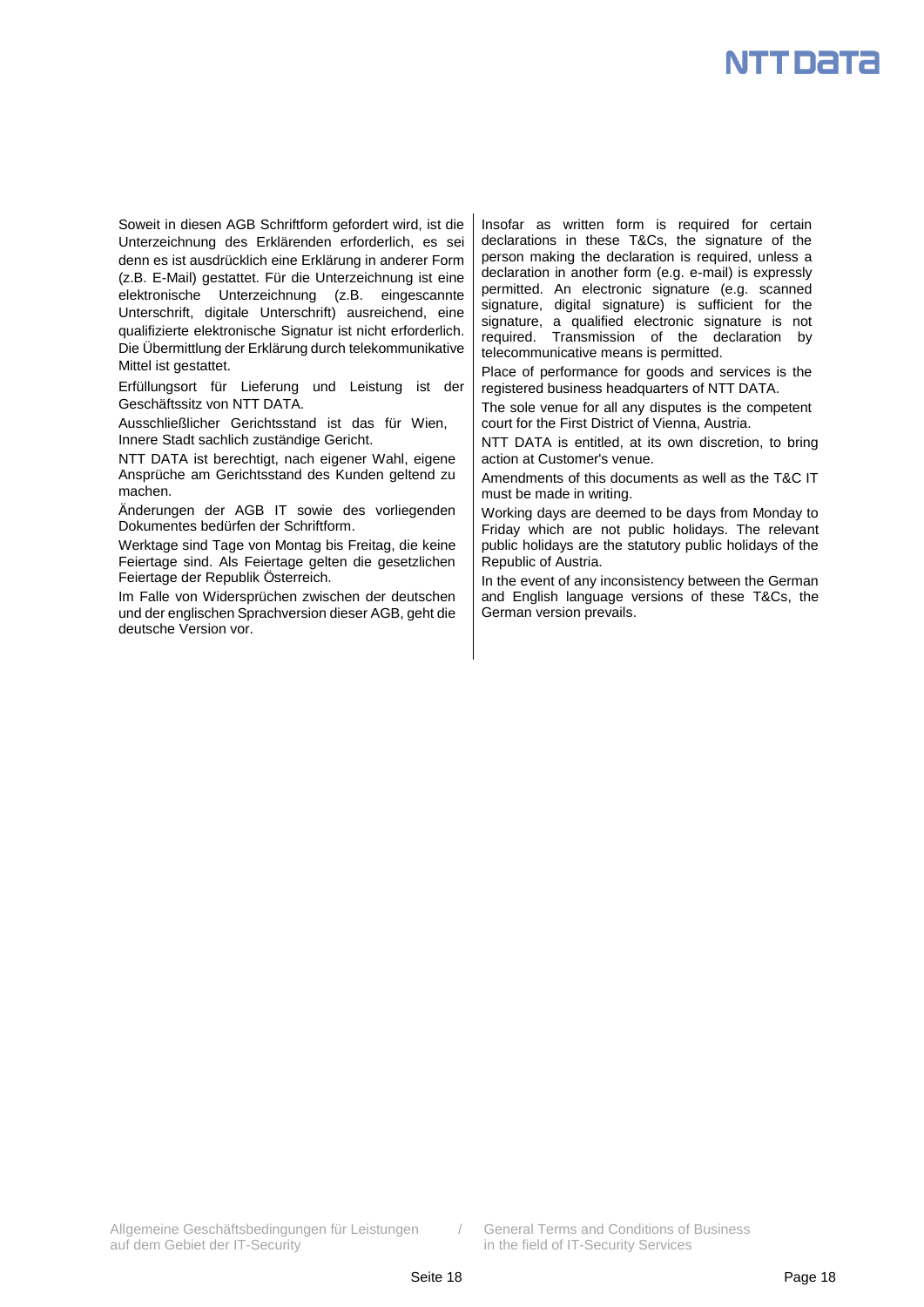## **Annex 2**

**Ergänzung und Änderung zu den Allgemeinen Geschäftsbedingungen für Leistungen aus dem Gebiet der IT-Security der NTT DATA Deutschland GmbH mit Vertragspartnern in der Schweiz**

Für Verträge, die durch die NTT DATA Deutschland GmbH mit Vertragspartnern in der Schweiz abgeschlossen wurden, gelten die obenstehenden Allgemeine Geschäftsbedingungen für Leistungen auf dem Gebiet der IT-Security mit den untenstehenden Ausnahmen.

Abweichend zu diesen AGB gelten für Verträge, die durch die NTT DATA Deutschland GmbH mit Vertragspartnern in der Schweiz geschlossen werden, die nachstehenden Sonderbestimmungen.

Die nachstehend genannten Absätze ersetzen in Verträgen der NTT DATA Deutschland GmbH mit Vertragspartnern in der Schweiz, die in den obenstehenden AGB mit derselben Nummerierung bezeichneten Absätze. Darüber hinaus bleiben die obenstehenden AGB und deren Bestimmungen vollinhaltlich anwendbar:

## **1. Vertragliche Grundlagen 1. Key provisions**

Soweit nicht ausdrücklich vereinbart, erbringt NTT DATA in keinem Falle eine werkvertragliche Leistung im Sinne der Art. 363 ff. des Schweizerischen Obligationenrechts ("OR").

**Addition and Amendment to the General Terms and Conditions of Business in the field of IT-Security Services of NTT DATA Deutschland GmbH with contractual partners in Switzerland**

For contracts concluded by NTT DATA Deutschland GmbH with contractual partners in Switzerland, the above General Terms and Conditions of Business in the field of IT-Security Services apply with the following exceptions.

By way of derogation from these General Terms and Conditions, the following special provisions apply to contracts concluded by NTT DATA Deutschland GmbH with contractual partners in Switzerland.

In contracts concluded by NTT DATA Deutschland GmbH with contractual partners in Switzerland, the following paragraphs replace the paragraphs designated by the same numbering in the above-mentioned General Terms and Conditions. Apart from these special provisions, the above-mentioned General Terms and Conditions and their provisions remain fully applicable:

## **1.3 Art der Dienste und Produkte 1.3 Type of Services and products**

Where not explicitly otherwise agreed, NTT DATA does not supply products or services within the scope of contracts with defined results [Werkvertrag], as described by art. 363 ss. of the Swiss Code of Obligations ("**CO**").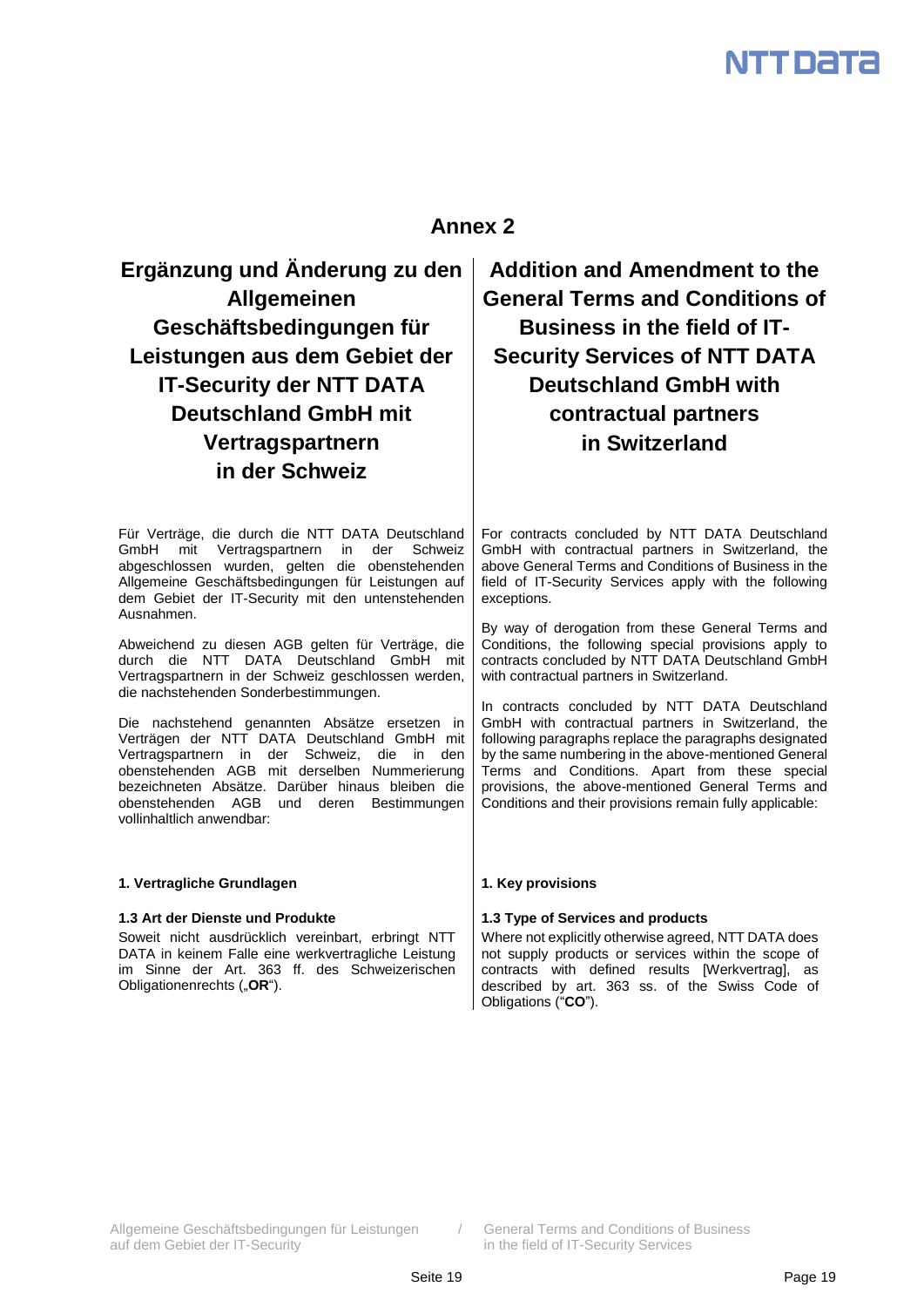## **2. Inhalt der Leistungen 2. Deliverables**

Der vertragliche Verwendungszweck und insbesondere der vorausgesetzte Gebrauch der Sache im Sinne des Art. 197 Abs. 1 OR richtet sich ausschließlich nach der Leistungsbeschreibung im Angebot.

## **2.3 Dienstleistungen / Beratungsleistungen 2.3 Consulting and other services**

a) Allgemeines

Es wird ausdrücklich darauf hingewiesen, dass diese Dienst- und Beratungsleistungen als Auftrag im Sinne der Art. 394 ff. OR durchgeführt werden, sofern nicht eine ausdrücklich hiervon abweichende vertragliche Vereinbarung besteht.

## **4. Regelungen für Hardwarelieferungen, Softwarelieferungen, Dienst- und Beratungsleistungen und Support und Wartung**

## **4.1 Gewährleistung 4.1 Warranty**

b) Dienstleistungen / Beratungsleistungen, Support und Wartung

Die Gewährleistung für Dienst- und Beratungsleistungen und/oder Support und Wartung ergibt sich aus den gesetzlichen Vorschriften des Auftrags, Art. 394 ff. OR.

Ein wichtiger Grund in diesem Sinne liegt insbesondere bei der Eröffnung eines Konkursverfahrens vor. Die Rechte der Konkursverwaltung, namentlich nach Art. 211 des Schuldbetreibungs- und Konkursgesetzes ( "**SchKG**") werden durch die vorliegende Vereinbarung nicht eingeschränkt.

Durch diese Vereinbarung ist keine Partei gehindert, ein gerichtliches Summarverfahren, insbesondere ein Arrestverfahren, vorsorgliche oder superprovisorische Massnahmen durchzuführen.

## **13. Schlussbestimmungen 13. Final provisions**

Alle rechtlichen Beziehungen unter diesem Vertragsverhältnis unterstehen ausschließlich Schweizer Recht. Das UN-Kaufrecht ist ausdrücklich ausgeschlossen.

## **2.1 Hardwarelieferung 2.1 Hardware products**

The purpose of the contract and in particular the fitness for the designated purpose as defined under Art. 197 subsection 1 CO is solely and exclusively that described in the specifications attached to the quotation.

a) General provisions

Such consulting and other services are delivered under agency contracts [Auftrag], as defined by art. 394 ss. CO, where not otherwise expressly contractually agreed.

## **4. Provisions for hardware products, software products, consulting and other services, support and maintenance**

b) Consulting and other services, support and maintenance

The warranty for consulting and other services and/or support or maintenance is defined by the statutory provisions governing agency contracts, i.e. art. 394 ss. CO.

## **4.8 Laufzeit/Ausserordentliche Kündigung 4.8 Term of contract/termination for good cause**

Good cause in the sense of this agreement includes, without limitation, the initiation of bankruptcy proceedings. The rights of the bankruptcy administration, in particular according to art. 211 of the Federal Law on Debt Collection and Bankruptcy (hereinafter "**SchKG**") remain unaffected hereby.

## **10. Mediationsklausel 10. Arbitration provisions**

The aforementioned provisions do not prevent either party from seeking recourse through summary court proceedings, including but not limited to arrest proceedings, precautionary or superprovisional measures.

All relations under this contractual agreement are subject to Swiss law.

The UN Convention on the International Sale of Goods does not apply.